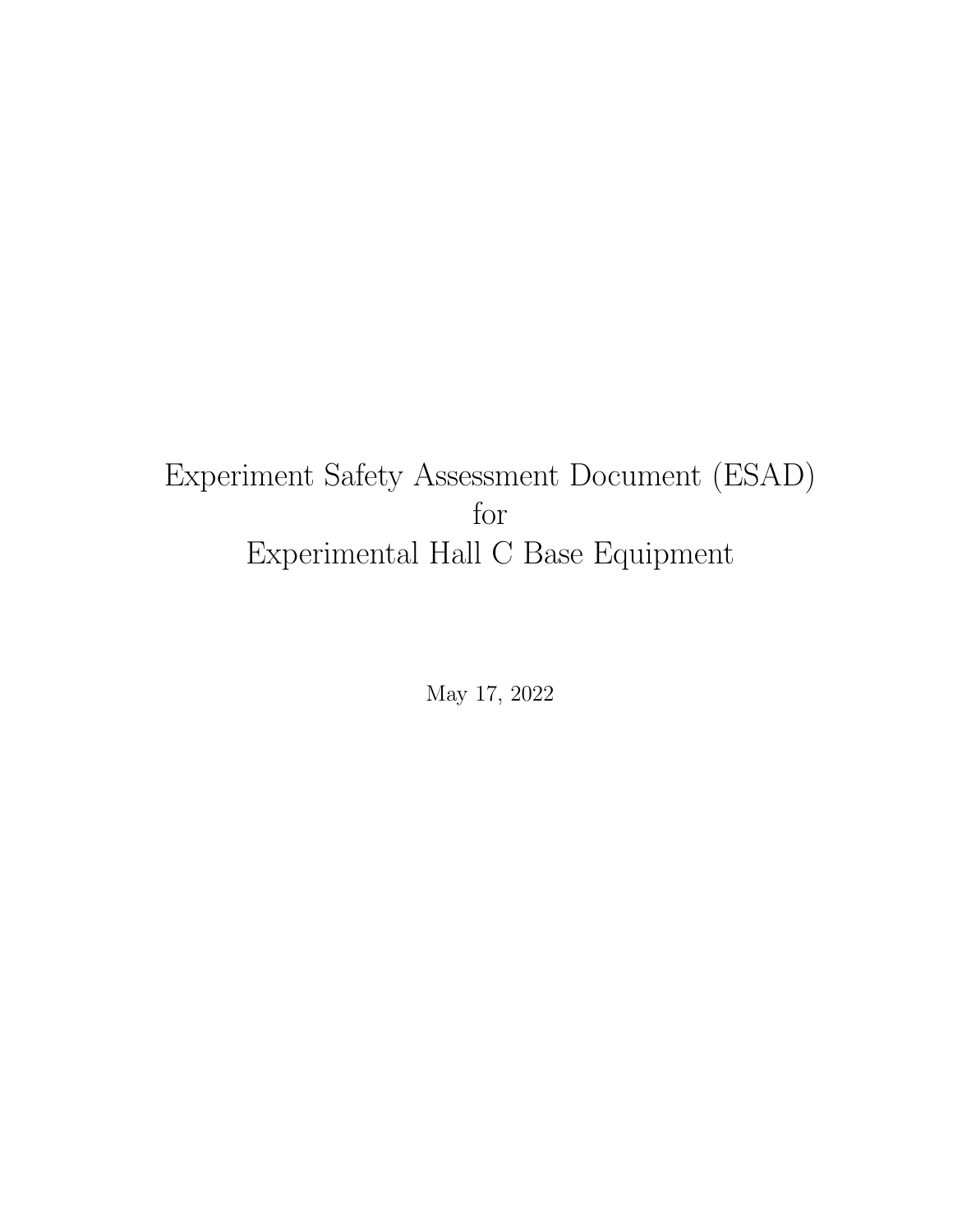# **Contents**

| 1              |     | Introduction                                                                                                                                                                                                                   | 3                        |
|----------------|-----|--------------------------------------------------------------------------------------------------------------------------------------------------------------------------------------------------------------------------------|--------------------------|
| $\overline{2}$ |     | <b>General Hazards</b>                                                                                                                                                                                                         | $\overline{\mathcal{A}}$ |
|                | 2.1 |                                                                                                                                                                                                                                | $\overline{4}$           |
|                | 2.2 | .<br>The contract of the contract of the contract of the contract of the contract of the contract of the contract of<br>Fire                                                                                                   | $\overline{4}$           |
|                | 2.3 |                                                                                                                                                                                                                                | $\overline{5}$           |
|                | 2.4 |                                                                                                                                                                                                                                | $\overline{5}$           |
|                | 2.5 | Strong Magnetic Fields                                                                                                                                                                                                         | $\overline{5}$           |
|                | 2.6 | Cryogenic Fluids and Oxygen Deficiency Hazard                                                                                                                                                                                  | $\overline{5}$           |
|                | 2.7 |                                                                                                                                                                                                                                | 6                        |
|                | 2.8 | Hazardous Materials et al., and a series and a series and a series of the series of the series of the series of the series of the series of the series of the series of the series of the series of the series of the series o | 6                        |
|                | 2.9 |                                                                                                                                                                                                                                | 6                        |
|                |     |                                                                                                                                                                                                                                |                          |
| 3              |     | <b>Hall Specific Equipment</b>                                                                                                                                                                                                 | 8                        |
|                | 3.1 |                                                                                                                                                                                                                                | 8                        |
|                | 3.2 | Checking Tie-in To Machine Fast Shutdown System                                                                                                                                                                                | 8                        |
|                | 3.3 |                                                                                                                                                                                                                                | 8                        |
|                |     | 3.3.1                                                                                                                                                                                                                          | 9                        |
|                |     | 3.3.2                                                                                                                                                                                                                          | 9                        |
|                |     | 3.3.3                                                                                                                                                                                                                          | 10                       |
|                | 3.4 |                                                                                                                                                                                                                                | 10                       |
|                |     | 3.4.1                                                                                                                                                                                                                          | 11                       |
|                |     | 3.4.2                                                                                                                                                                                                                          | 11                       |
|                |     | 3.4.3                                                                                                                                                                                                                          | 11                       |
|                | 3.5 |                                                                                                                                                                                                                                | 11                       |
|                |     | 3.5.1                                                                                                                                                                                                                          | 12                       |
|                |     | 3.5.2                                                                                                                                                                                                                          | 12                       |
|                |     | 3.5.3                                                                                                                                                                                                                          | 12                       |
|                | 3.6 |                                                                                                                                                                                                                                | 13                       |
|                |     | 3.6.1                                                                                                                                                                                                                          | 13                       |
|                |     | 3.6.2                                                                                                                                                                                                                          | 14                       |
|                |     | 3.6.3                                                                                                                                                                                                                          | 16                       |
|                | 3.7 |                                                                                                                                                                                                                                | 16                       |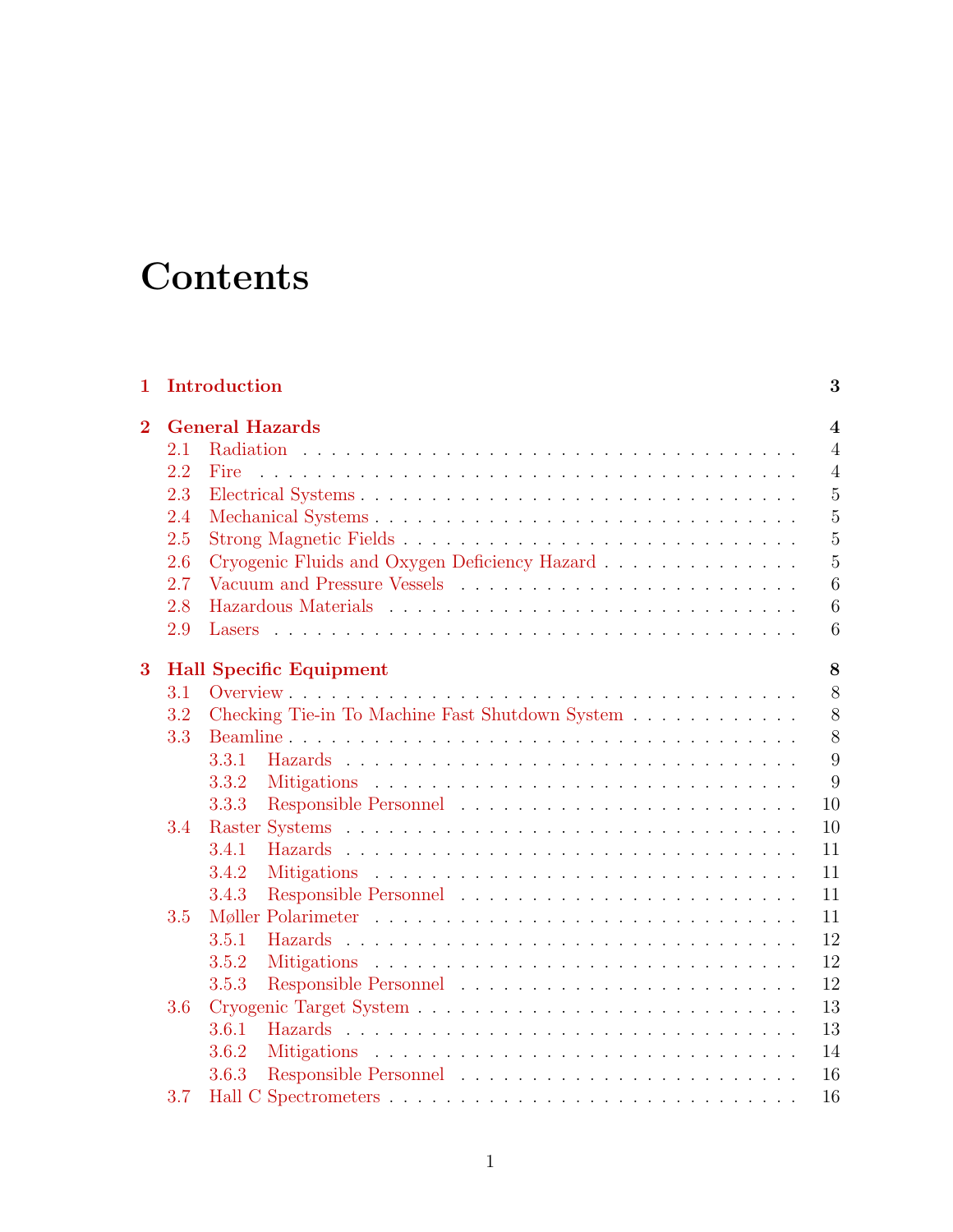|     | 3.7.1 | 16                                                     |
|-----|-------|--------------------------------------------------------|
|     | 3.7.2 | 17                                                     |
|     | 3.7.3 | 18                                                     |
| 3.8 |       | 18<br>SHMS Fringe Fields and Small Spectrometer Angles |
| 3.9 |       | 19<br>Spectrometer Carriage and Rotation Systems       |
|     | 3.9.1 | 19                                                     |
|     | 3.9.2 | 20                                                     |
|     | 3.9.3 | 20                                                     |
|     |       | 20                                                     |
|     |       | 21                                                     |
|     |       | 21                                                     |
|     |       | 21                                                     |
|     |       | 22<br>3.10.3.1 High Voltage System Checkout            |
|     |       | 22                                                     |
|     |       | 22                                                     |
|     |       | 22                                                     |
|     |       | 23                                                     |
|     |       | 23                                                     |
|     |       | 23                                                     |
|     |       | 24                                                     |
|     |       | 24                                                     |
|     |       | 24                                                     |
|     |       | 25                                                     |
|     |       | 25                                                     |
|     |       | 25                                                     |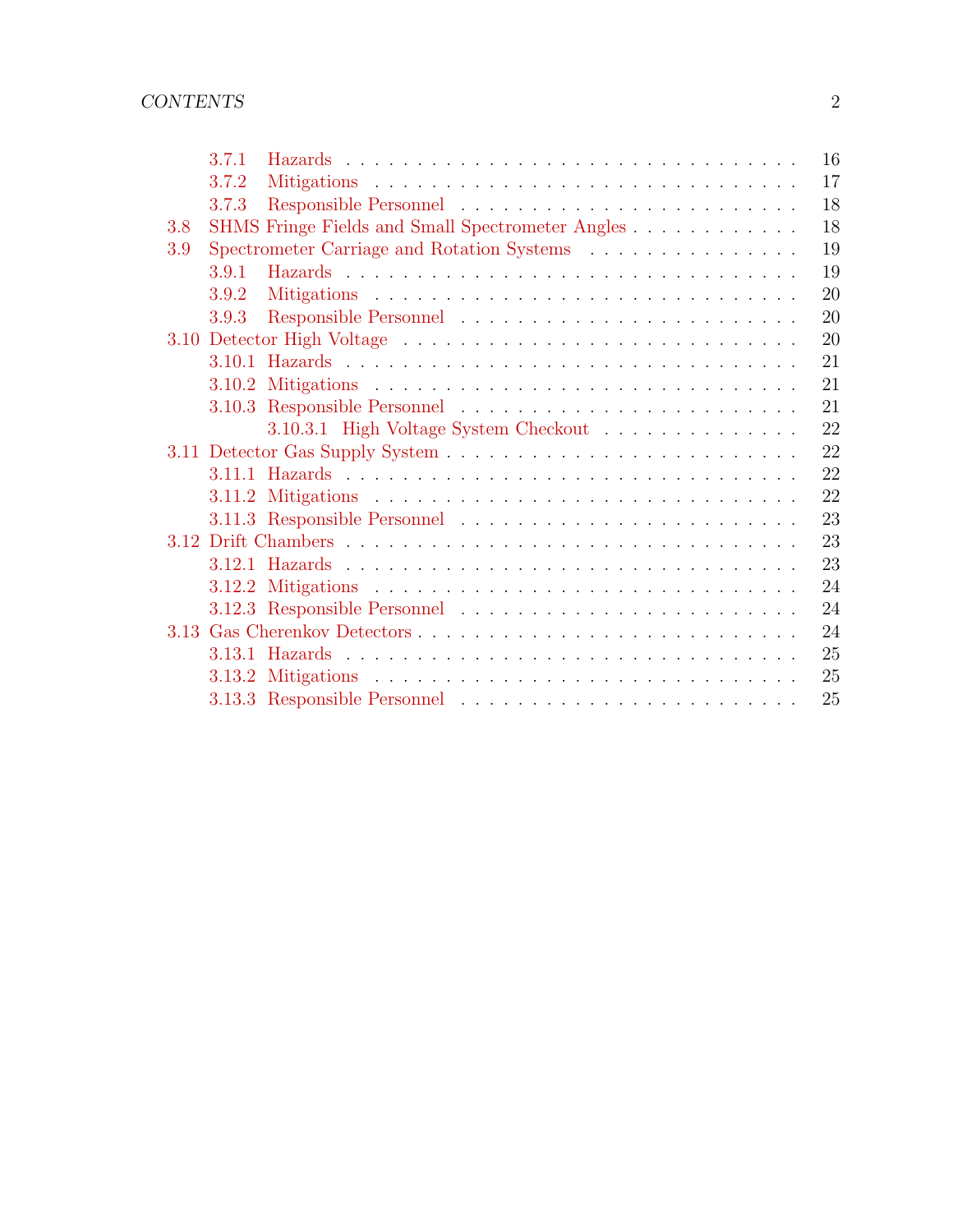# <span id="page-3-0"></span>Chapter 1 Introduction

The ESAD document describes identified hazards of an experiment and the measures taken to eliminate, control, or mitigate them. This document is part of the CEBAF experiment review process as defined in [Chapter 3120 of the Jefferson Lab EHS manual,](http://www.jlab.org/ehs/ehsmanual/manual/3120.html) and will start by describing general types of hazards that might be present in any of the JLab experimental halls. This document then addresses the hazards associated with subsystems of the base equipment of the experimental hall and their mitigation. Responsible personnel for each item is also noted. In case of life threatening emergencies call 911 and then notify the guard house at 5822 so that the guards can help the responders. This document does not attempt to describe the function or operation of the various subsystems. Such information can be found in the experimental hall specific Operating Manuals.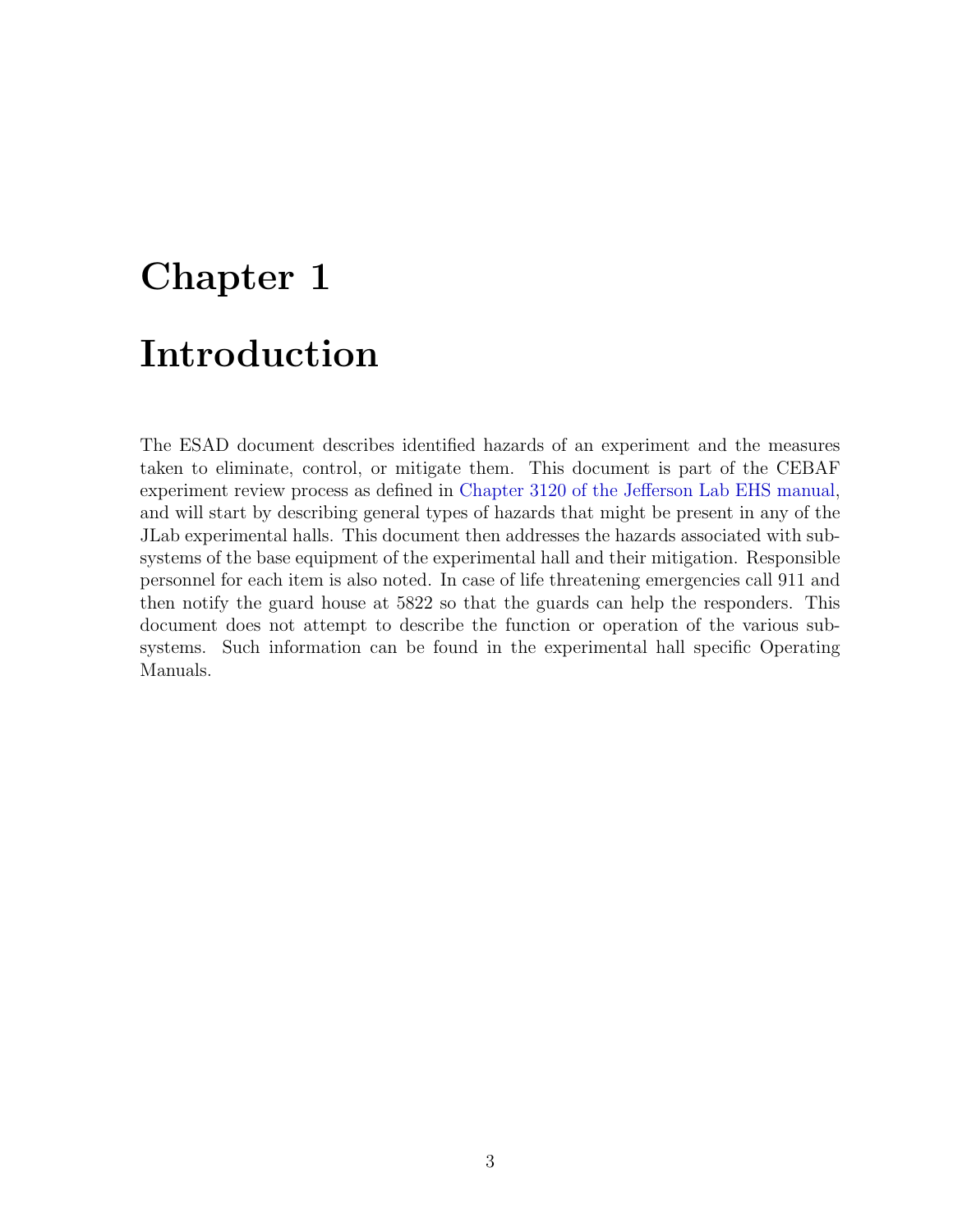# <span id="page-4-0"></span>Chapter 2

# General Hazards

# <span id="page-4-1"></span>2.1 Radiation

CEBAF's high intensity and high energy electron beam is a potentially lethal direct radiation source. It can also create radioactive materials that are hazardous even after the beam has been turned off. There are many redundant measures aimed at preventing accidental exposure of personnel to the beam or exposure to beam-associated radiation sources that are in place at JLab. The training and mitigation procedures are handled through the JLab Radiation Control Department (RadCon). The radiation safety department at JLab can be contacted as follows: For routine support and surveys, or for emergencies after-hours, call the RadCon Cell phone at 757-876-1743. For escalation of effort, or for emergencies, the RadCon manager (Keith Welch) can be reached as follows: Office: 757-269-7212, Cell: 757-876-5342.

Radiation damage to materials and electronics is mainly determined by the neutron dose (photon dose typically causes parity errors and it is easier to shield against). Commercial-off-the-shelf (COTS) electronics is typically robust up to neutron doses of about  $10^{13}n/cm^2$ . If the experimental equipment dose as calculated in the RSAD is beyond this damage threshold, the experiment needs to add an appendix on "Evaluation of potential radiation damage" in the experiment specific ESAD. There, the radiation damage dose, potential impact to equipment located in areas above this damage threshold as well as mitigating measures taken should be described.

## <span id="page-4-2"></span>2.2 Fire

The experimental halls contain numerous combustible materials and flammable gases. In addition, they contain potential ignition sources, such as electrical wiring and equipment. General fire hazards and procedures for dealing with these are covered by JLab emergency management procedures. The JLab fire marshal (Tim Minga) can be contacted at 757- 269-7310.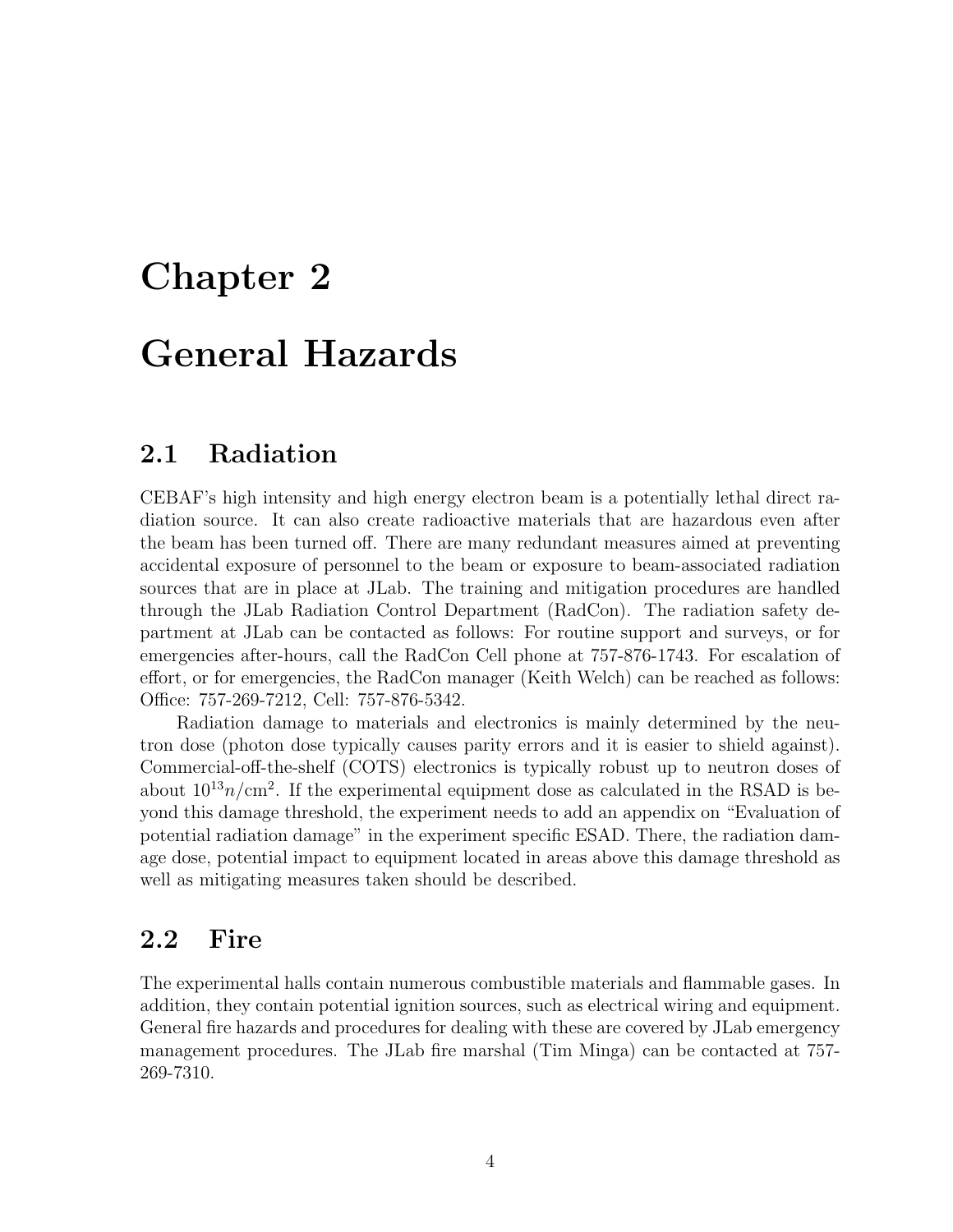## <span id="page-5-0"></span>2.3 Electrical Systems

Hazards associated with electrical systems are the most common risk in the experimental halls. Almost every sub-system requires AC and/or DC power. Due to the high current and/or high voltage requirements of many of these sub-systems they and their power supplies are potentially lethal electrical sources. In the case of superconducting magnets the stored energy is so large that an uncontrolled electrical discharge can be lethal for a period of time even after the actual power source has been turned off. Anyone working on electrical power in the experimental Halls must comply with [Chapter 6200 of the](http://www.jlab.org/ehs/ehsmanual/manual/6200.html) [Jefferson Lab EHS manual](http://www.jlab.org/ehs/ehsmanual/manual/6200.html) and must obtain approval of one of the responsible personnel. The JLab electrical safety point-of-contact (Tim Fitzgerald) can be reached as follows: Office: 757-269-7052, Cell 619-392-9876 or [tfitzger@jlab.org.](mailto:tfitzger@jlab.org)

## <span id="page-5-1"></span>2.4 Mechanical Systems

There exist a variety of mechanical hazards in all experimental halls at JLab. Numerous electro-mechanical sub-systems are massive enough to produce potential fall and/or crush hazards. In addition, heavy objects are routinely moved around within the experimental halls during reconfigurations for specific experiments.

Use of ladders and scaffold must comply with [Chapter 6132 of the Jefferson Lab EHS](http://www.jlab.org/ehs/ehsmanual/manual/6132.html) [manual.](http://www.jlab.org/ehs/ehsmanual/manual/6132.html) Use of cranes, hoists, lifts, etc. must comply with [Chapter 6141 of the Jefferson](http://www.jlab.org/ehs/ehsmanual/manual/6141.html) [Lab EHS manual.](http://www.jlab.org/ehs/ehsmanual/manual/6141.html) Use of personal protective equipment to mitigate mechanical hazards, such as hard hats, safety harnesses, and safety shoes are mandatory when deemed necessary. The JLab technical point-of-contact (Suresh Chandra) can be contacted at 269-7248.

# <span id="page-5-2"></span>2.5 Strong Magnetic Fields

Powerful magnets exist in all JLab experimental halls. Metal objects being attracted by the magnet fringe field, and becoming airborne, possibly injuring body parts or striking fragile components resulting in a cascading hazard condition. Cardiac pacemakers or other electronic medical devices may no longer function properly in the presence of magnetic fields. Metallic medical implants (non-electronic) being adversely affected by magnetic fields. Lose of information from magnetic data storage driver such as tapes, disks, credit cards may also occur. In case of questions or concerns contact Jennifer Williams as follows: Office 757-269-7882, Cell 757-240-0031.

# <span id="page-5-3"></span>2.6 Cryogenic Fluids and Oxygen Deficiency Hazard

Cryogenic fluids and gasses are commonly used in the experimental halls at JLab. When released in an uncontrolled manner these can result in explosion, fire, cryogenic burns and the displacement of air resulting in an oxygen deficiency hazard, ODH, condition. The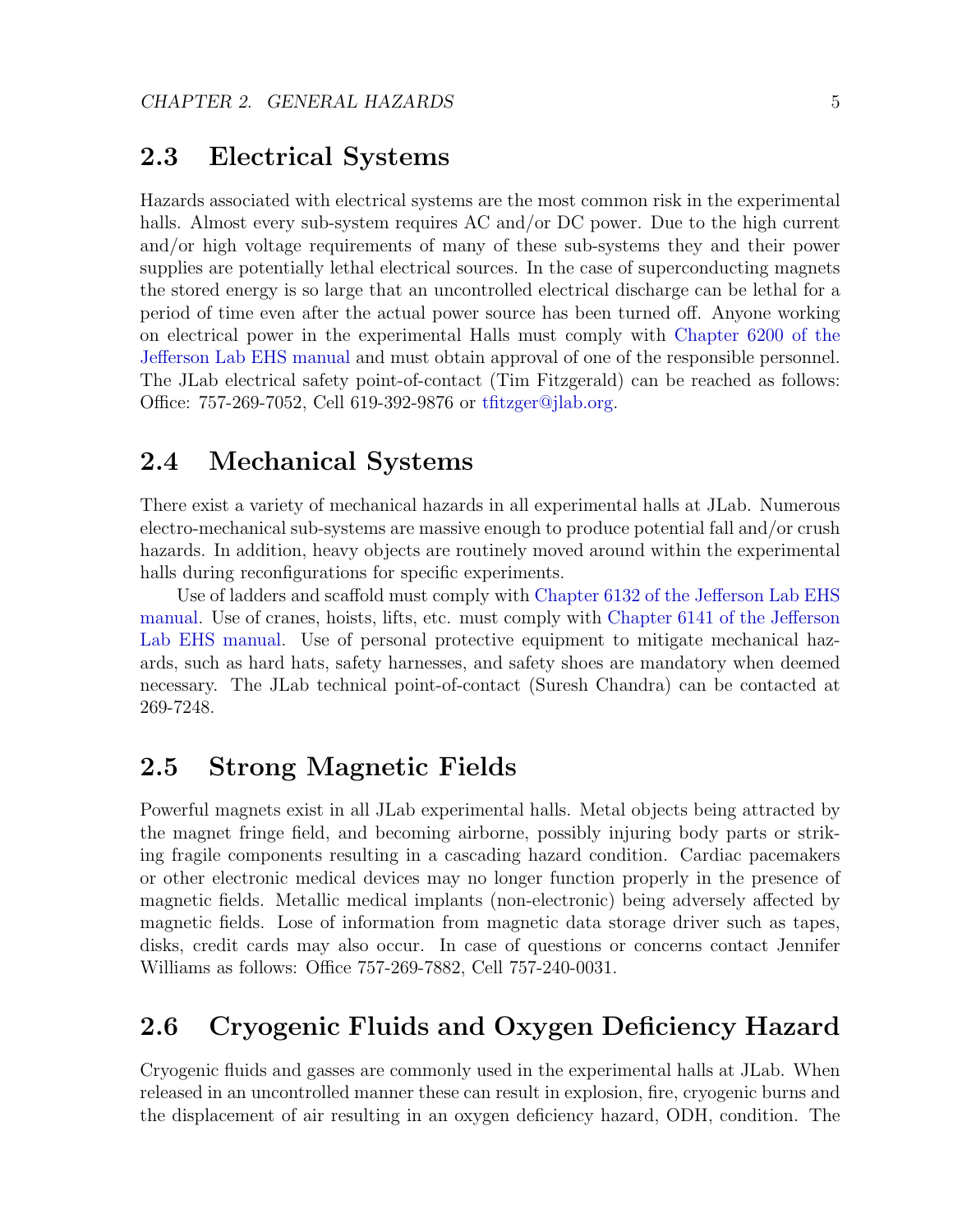hazard level and associated mitigation are dependent on the sub-subsystem and cryogenic fluid. However, they are mostly associated with cryogenic superconducting magnets and cryogenic target systems. Flammable cryogenic gases used in the experimental halls include hydrogen and deuterium which are colorless, odorless gases and hence not easily detected by human senses. Hydrogen air mixtures are flammable over a large range of relative concentrations: from  $4\%$  to  $75\%$   $H_2$  by volume. Non-flammable cryogenic gasses typically used include helium and nitrogen. Contact Jennifer Williams at 757-269-7882 in case of questions or concerns.

### <span id="page-6-0"></span>2.7 Vacuum and Pressure Vessels

Vacuum and/or pressure vessels are commonly used in the experimental halls. Many of these have thin Aluminum or kevlar/mylar windows that are close to the entrance and/or exit of the vessels or beam pipes. These windows burst if punctured accidentally or can fail if significant over pressure were to exist. Injury is possible if a failure were to occur near an individual. All work on vacuum windows in the experimental halls must occur under the supervision of appropriately trained JLab personnel. Specifically, the scattering chamber and beam line exit windows must always be leak checked before service. Contact Will Oren 757-269-7344 (Cell 757-719-3123) for vacuum and pressure vessels issues.

#### <span id="page-6-1"></span>2.8 Hazardous Materials

Hazardous materials in the form of solids, liquids, and gases that may harm people or property exist in the JLab experimental halls. The most common of these materials include lead, beryllium compounds, and various toxic and corrosive chemicals. Safety Data Sheets (SDS) for hazardous materials in use in the Hall is available from the Hall safety warden. Handling of these materials must follow the guidelines of the EH&S manual. Machining of lead or beryllia, that are highly toxic in powdered form, requires prior approval of the EH&S staff. Lead Worker training is required in order to handle lead in the Hall. In case of questions or concerns, the JLab hazardous materials specialist (Scott Conely) can be contacted as follows: Office: 757-269-7308, Cell: 757-814-6472.

## <span id="page-6-2"></span>2.9 Lasers

High power lasers are often used in the experimental areas for various purposes. Improperly used lasers are potentially dangerous. Exposure to laser beams at sufficient power levels may cause thermal and photochemical injury to the eye including retina burn and blindness. Skin exposure to laser beams may induce pigmentation, accelerated aging, or severe skin burn. Laser beams may also ignite combustible materials creating a fire hazard. At JLab, lasers with power higher than 5 mW (Class 3B) can only be operated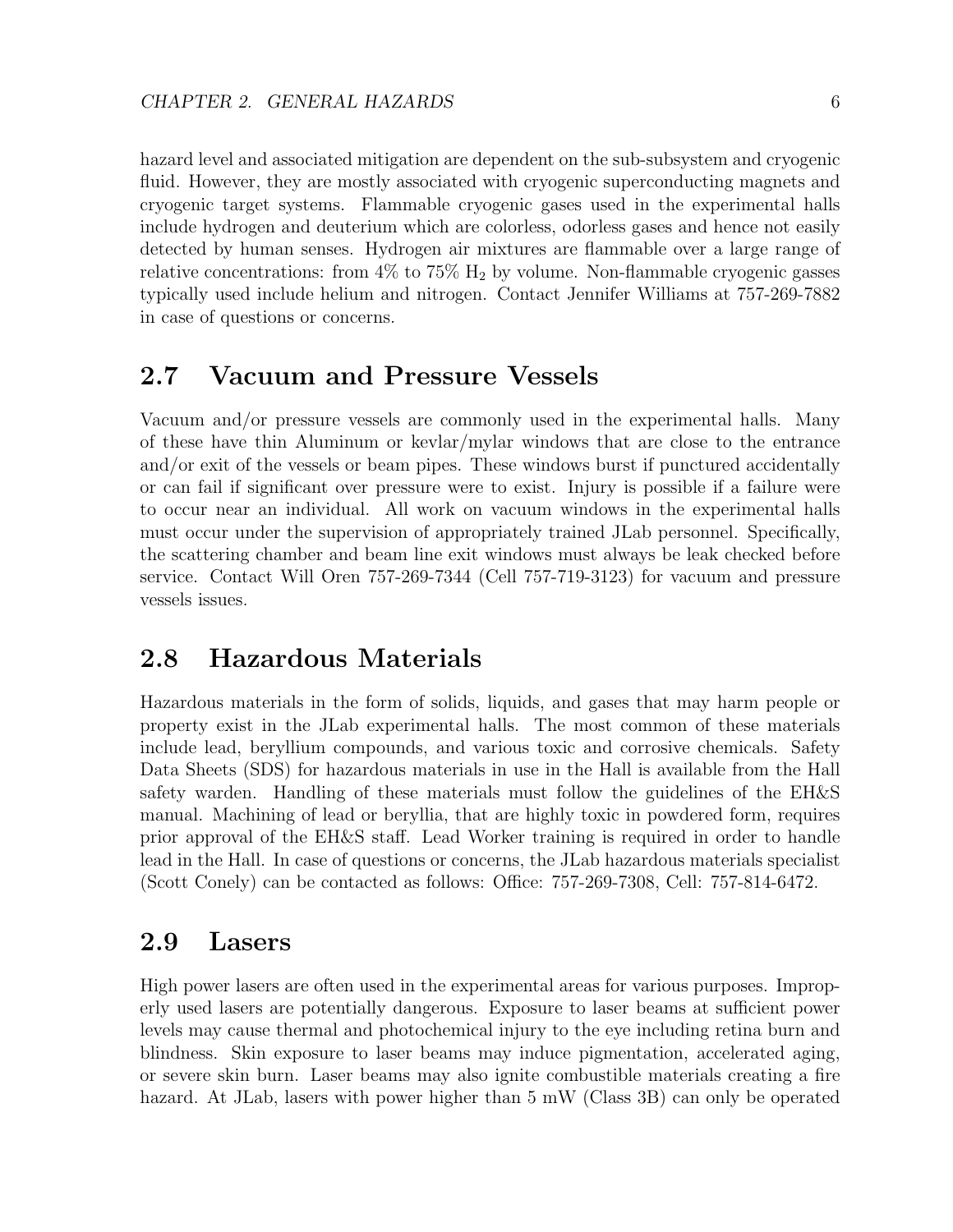in a controlled environment with proper eye protection and engineering controls designed and approved for the specific laser system. Each specific laser systems shall be operated under the supervision of a Laser System Supervisor (LSS) following the Laser Operating Safety Procedure (LOSP) for that system approved by the Laboratory Laser Safety Officer (LSO). The LSO (Jennifer Williams) can be reached as follows: Office 757-269-7882 or Email jennifer@jlab.org.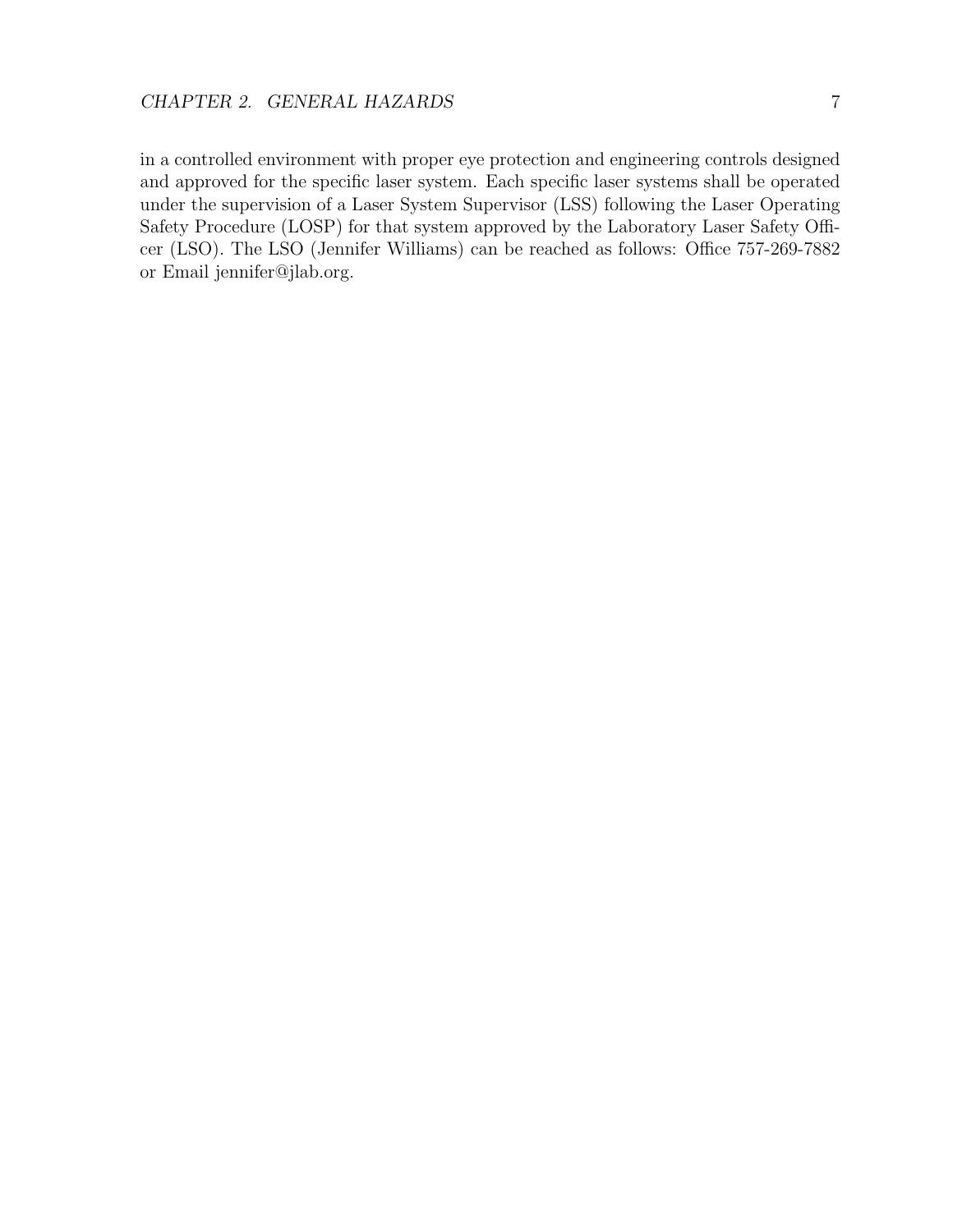# <span id="page-8-0"></span>Chapter 3 Hall Specific Equipment

## <span id="page-8-1"></span>3.1 Overview

The following Hall C subsystems are considered part of the experimental endstation base equipment. Many of these subsystems impose similar hazards, such as those induced by magnets and magnet power supplies, high voltage systems and cryogenic systems. Note that a specific sub-system may have many different hazards associated with it. For each major system, the hazards, mitigations, and responsible personnel are noted.

The material in this chapter is a subset of the material in the full Hall C operations manual [\[1\]](#page-26-0) and is only intended to familiarize people with the hazards and responsible personnel for these systems. It in no way should be taken as sufficient information to use or operate this equipment.

# <span id="page-8-2"></span>3.2 Checking Tie-in To Machine Fast Shutdown System

In order to make sure that hall equipment that should be tied into the machine fast shutdown (FSD) system has been properly checked, the hall work coordinator must be notified by e-mail prior to the end of each installation period by the system owner that the checks been performed in conjunction with accelerator (i.e. checking that equipment's signals will in fact cause an FSD). These notifications will be noted in the work coordinator's final check-list has having been done. System owners are responsible for notifying the work coordinator that their system has an FSD tie-in so it can be added to the check-list.

# <span id="page-8-3"></span>3.3 Beamline

The control and measurement equipment along the Hall C beamline consists of various elements necessary to transport beam with the required specifications onto the reaction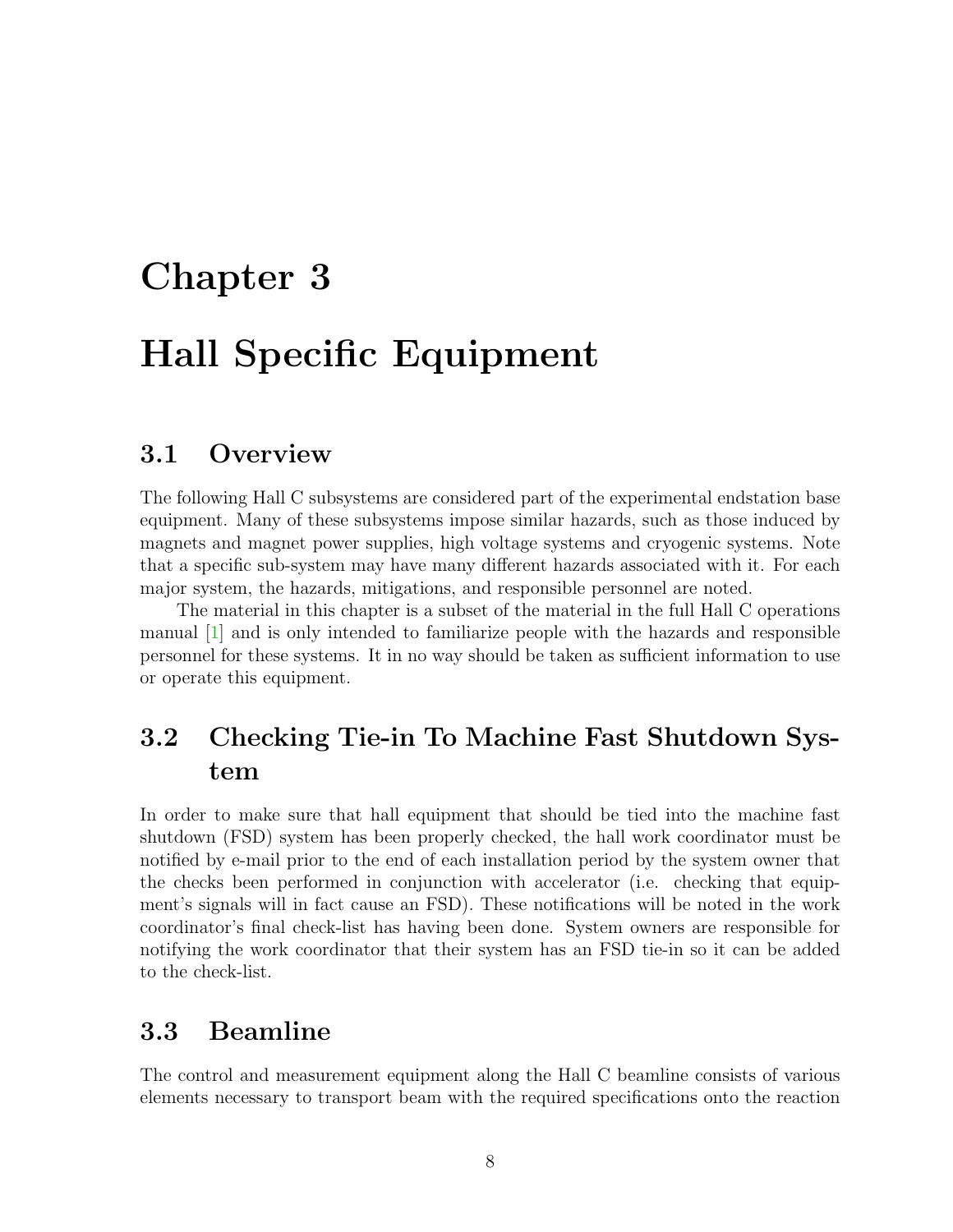target and the dump and to simultaneously measure the properties of the beam relevant to the successful implementation of the physics program in Hall C.

The beamline in the Hall provides the interface between the CEBAF accelerator and the experimental hall. All work on the beamline must be coordinated with both physics division and accelerator division; in order to ensure safe and reliable transport of the electron beam to the dump.

#### <span id="page-9-0"></span>3.3.1 Hazards

Various hazards can be found along the beamline. These include radiation areas, vacuum windows, electrical hazards, magnetic fields and conventional hazards.

#### <span id="page-9-1"></span>3.3.2 Mitigations

All magnets (dipoles, quadrupoles, sextupoles, beam correctors) and beam diagnostic devices (BPMs, scanners, Beam Loss Monitor, viewers) necessary for the transport of the beam are controlled by Machine Control Center (MCC) through EPICS [\[2\]](#page-26-1), except for special elements which are addressed in the subsequent sections. The detailed safety operational procedures for the Hall C beamline should be essentially the same as the one for the CEBAF machine and beamline.

Personnel who need to work near or around the beamline should keep in mind the potential hazards:

- Radiation "Hot Spots" marked by ARM or RadCon personnel,
- Vacuum in the beam line tubes and other vessels,
- Thin windowed vacuum enclosures (e.g. the scattering chamber),
- Electric power hazards in vicinity of the magnets,
- Magnetic field hazards in vicinity of the magnets, and
- Conventional hazards (fall hazard, crane hazard etc.).

These hazards are noted by signs and the most hazardous areas along the beamline are roped off to restrict access when operational. In particular, the scattering chamber, with it's large volume and thin windows requires hearing protection once it has been evacuated. Signs are posted by RadCon for any hot spots along the beamline and RadCon must be notified before work is done in a posted area.

Where appropriate (such as for the Møller polarimeter magnets), magnet leads are covered with plastic guards for electrical safety.

Additional safety information is available in the following documents:

- $-$  EH&S Manual [\[3\]](#page-26-2);
- Personnel Safety System procedures [\[4–](#page-26-3)[6\]](#page-26-4);
- Accelerator Operations Directive [\[7\]](#page-26-5);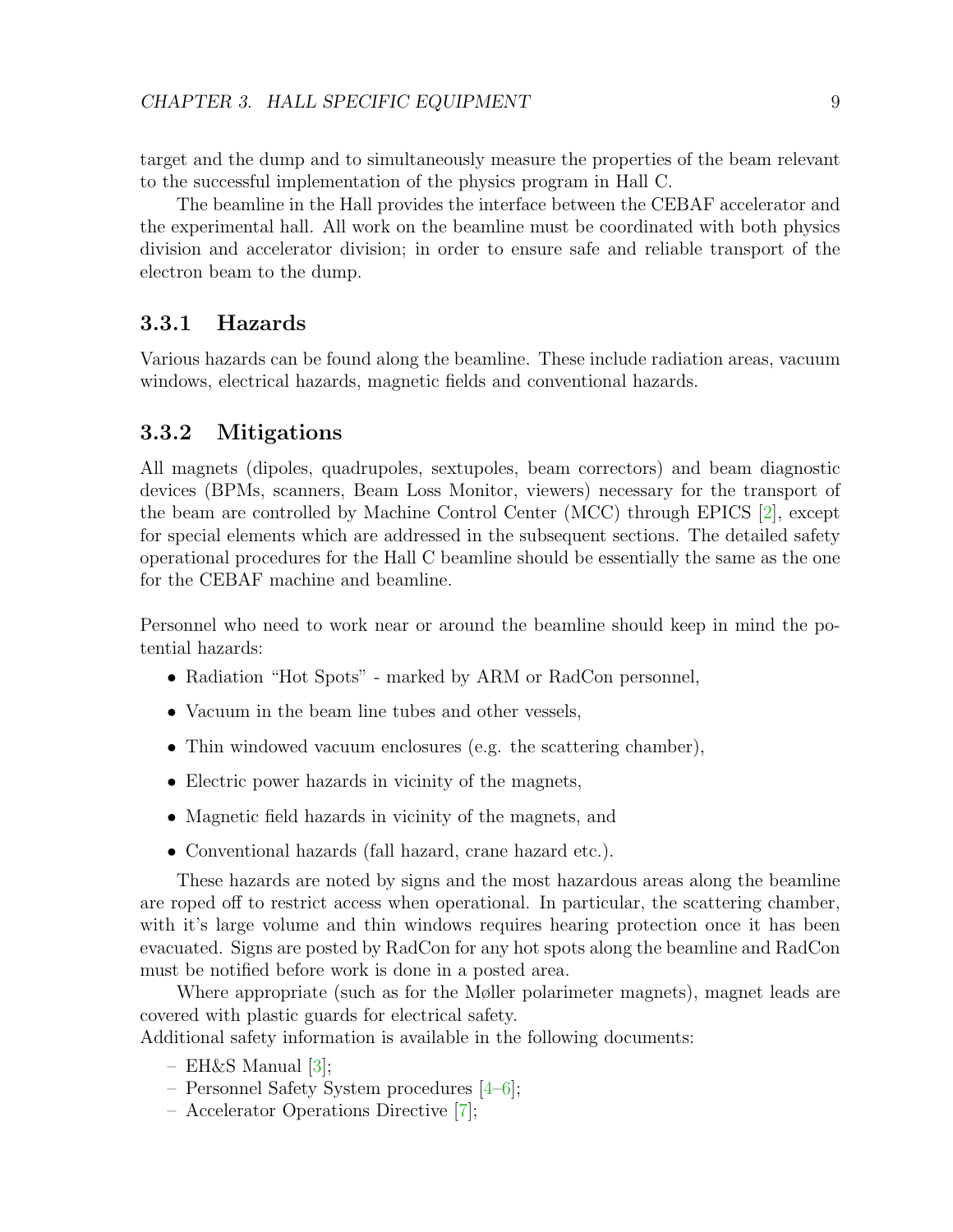#### <span id="page-10-0"></span>3.3.3 Responsible Personnel

Since the beamline requires both accelerator and physics personnel to maintain and operate and it is very important that both groups stay in contact that any work on the Hall C beamline is coordinated.

| Name (first, last)                 | Dept.            | Call $[8]$ |              | e-mail            | Comment     |  |  |  |  |
|------------------------------------|------------------|------------|--------------|-------------------|-------------|--|--|--|--|
|                                    |                  | Office     | Cell         |                   |             |  |  |  |  |
| Hall C Physicists                  |                  |            |              |                   |             |  |  |  |  |
| Dave Gaskell                       | $Hall-A/C$       | 6092       | 757-719-5482 | gaskelld@jlab.org | 1st Contact |  |  |  |  |
| Mark Jones                         | $Hall-A/C$       | 7733       |              | jones@jlab.org    | 2nd Contact |  |  |  |  |
| Liaisons from Accelerator Division |                  |            |              |                   |             |  |  |  |  |
| Jay Benesch                        | Accel.           | 6505       | 757-289-3983 | benesch@jlab.org  | to Hall-C   |  |  |  |  |
| Bert Manzlak                       | <b>ESH&amp;Q</b> | 7556       | 757-897-2651 | manzlak@jlab.org  | to Physics  |  |  |  |  |

Table 3.1: Beamline physics division and accelerator division points-of-contact.

# <span id="page-10-1"></span>3.4 Raster Systems

The Hall C beamline includes two raster systems permanently installed. These systems, the Møller Raster (MR) and the Fast Raster (FR), rapidly move the beam position on the Møller Polarimeter target and the Hall C target, respectively, in order to prevent possible damage to the target by overheating. A third raster system (the slow raster) can be installed for use with polarized targets and is not part of the "standard" beamline. The Møller raster is only used in special circumstances and operated under the auspices of a test plan or TOSP. The FR serves to reduce boiling and uncertainties in target thickness for cryogenic targets. The beam rastering is done with with vertical and horizontal air-core magnets that are driven by AC currents from a 250 W audio amplifier. The fast raster coils are shielded with a Plexiglas cage and a "Magnet On" sign indicates the presence of current in the raster coils. No DC fields exist when these magnets are operated and no remnant field remains when the current is switched off.

The Møller raster magnets are located on the accelerator side of the beamline shield wall (on the 3C07 girder) so are not normally accessible from Hall C.

The following conditions lead to a fast shutdown of the raster devices:

- Crate power failure
- Magnets power failure
- Overcurrent detection (short occurs inside the magnets)
- Over temperature
- Detection of missing cycles or improper frequency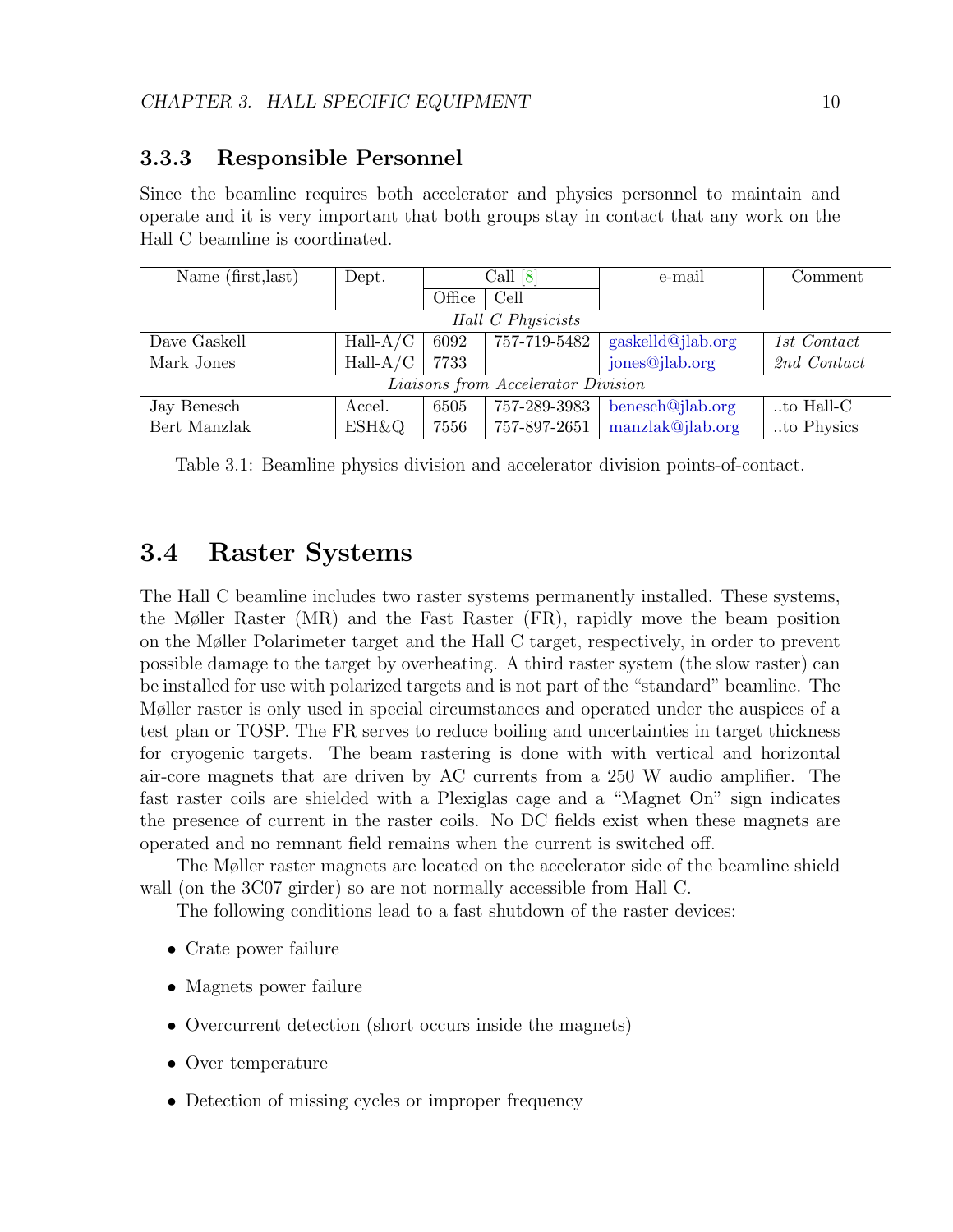- VME system reset
- Phase-lock network is broken

The FR power drivers have an automatic fault display and shutdown. The signals are also sent to FSD.

The following Reference Documents exist:

- Requirement for beam raster monitor for the beam dump and target, R. C. Cuevas, C. Yan, 12 July, 1995
- Technical requirement for Hall C beam dump raster, C. Yan, June 24, 1995, JLab-R-94-02
- Møller Raster Manual [\[9\]](#page-26-7)

#### <span id="page-11-0"></span>3.4.1 Hazards

The primary hazards associated with the updated fast raster system are electrical and are addressed in the accompanying OSP.

#### <span id="page-11-1"></span>3.4.2 Mitigations

The electrical hazards are mitigated by enclosing the raster coils in Plexiglas covers while the raster power supplies are stored in a protective enclosure nearby. Only qualified personnel should access the power supplies or coils. The mitigations of this updated system are addressed in the accompanying OSP.

#### <span id="page-11-2"></span>3.4.3 Responsible Personnel

Points of contact for the fast raster system are listed in the Tab. [3.2.](#page-11-4)

<span id="page-11-4"></span>

| Name (first, last) | Dept.                   | Call<br><u> 8</u> |      | e-mail           | Comment            |
|--------------------|-------------------------|-------------------|------|------------------|--------------------|
|                    |                         | Office            | Cell |                  |                    |
| Mark Jones         | $Hall-A/C$              | 7733              |      | jones@jlab.org   | Primary<br>$Con-$  |
|                    |                         |                   |      |                  | tact               |
| William Gunning    | <b>Fast Electronics</b> | 5017              |      | gunning@jlab.org | Secondary          |
|                    |                         |                   |      |                  | $\mathrm{Context}$ |

Table 3.2: Fast Raster responsible personnel

# <span id="page-11-3"></span>3.5 Møller Polarimeter

The Møller Polarimeter integrates beamline elements (magnets and vacuum systems) with particle detector systems. Typical hazards for both types of systems are present.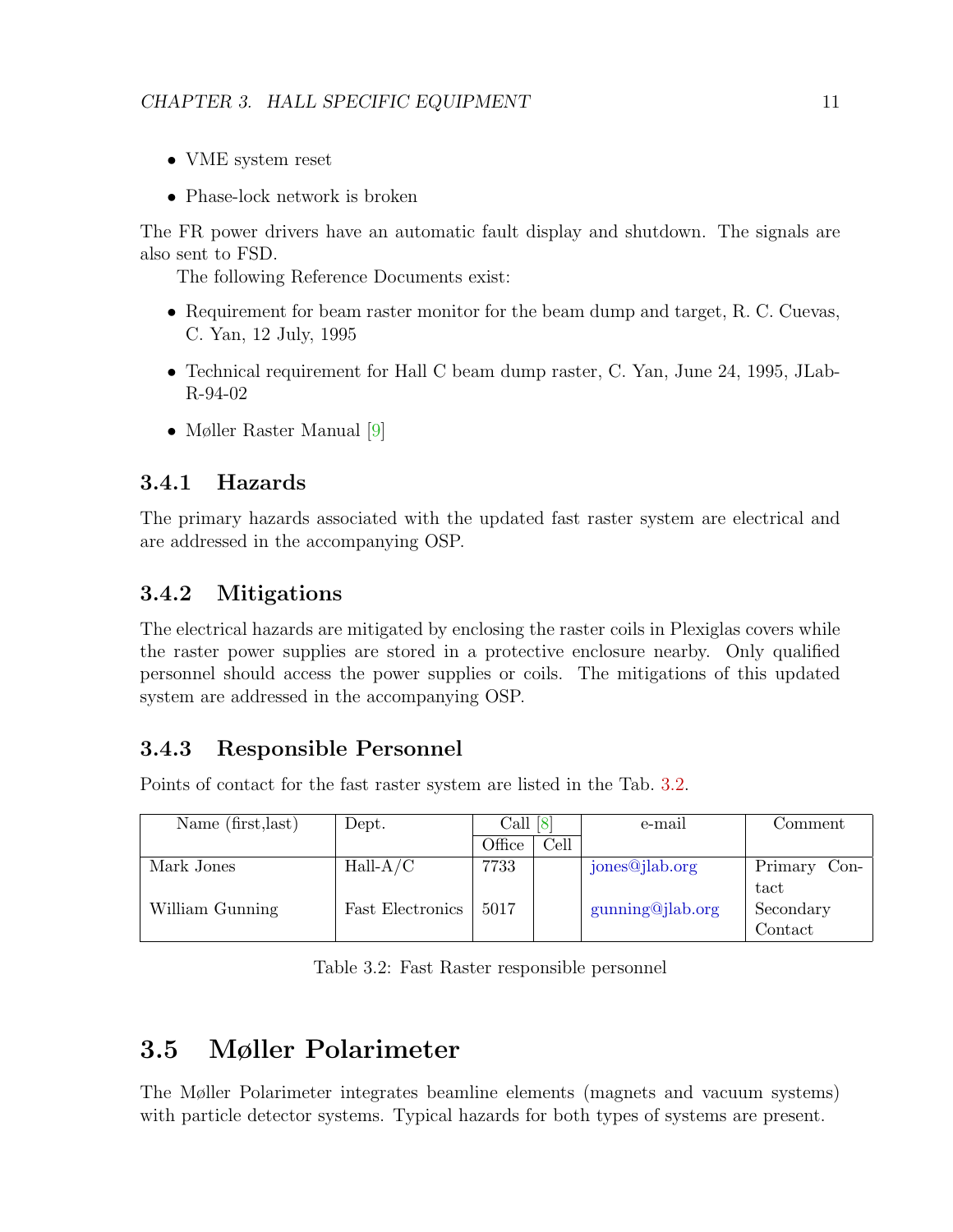#### <span id="page-12-0"></span>3.5.1 Hazards

There are several specific hazards (potentially beyond those found in the accelerator beamline) associated with the Møller Polarimeter. These include:

- 1. Radiation areas: These are potentially caused by use of the Møller using thick targets, at higher than normal currents, or at low energies.
- 2. Vacuum windows: There are thin vacuum windows at the ends of the Møller detector legs.
- 3. Electrical hazards: These exist in the vicinity of the magnet leads, as well as the detector high voltage.
- 4. Magnetic fields from the quadrupole and solenoid magnets.
- 5. Lead: The detectors are shielded using painted lead bricks.

#### <span id="page-12-1"></span>3.5.2 Mitigations

The special hazards associated with the Hall C Møller are mitigated as described below.

- 1. Potential radiation areas are surveyed and posted before access to the hall is permitted after beam operations.
- 2. The thin vacuum windows at the end of the Møller legs are mitigated by shields that prevent inadvertent punctures of the window. If work near the exit windows (this includes the downstream half of the blue platform on which the Møller detectors sit) is required, hearing and eye protection is required.
- 3. Electrical hazards due to magnet leads are mitigated using Plexiglas shields where appropriate. The Møller detectors use standard SHV connectors.
- 4. Red blinking lights alert users to the presence of magnetic fields.
- 5. Before removing lead bricks to access detectors, contact the JLab Industrial Hygiene group to mitigate any possible lead exposure.

Additional safety information is available in the following documents:

- $-$  EH&S Manual  $[3]$ ;
- Accelerator Operations Directive [\[7\]](#page-26-5);

#### <span id="page-12-2"></span>3.5.3 Responsible Personnel

Points of contact for the Hall C Møller Polarimeter are listed in the Tab. [3.3.](#page-13-2)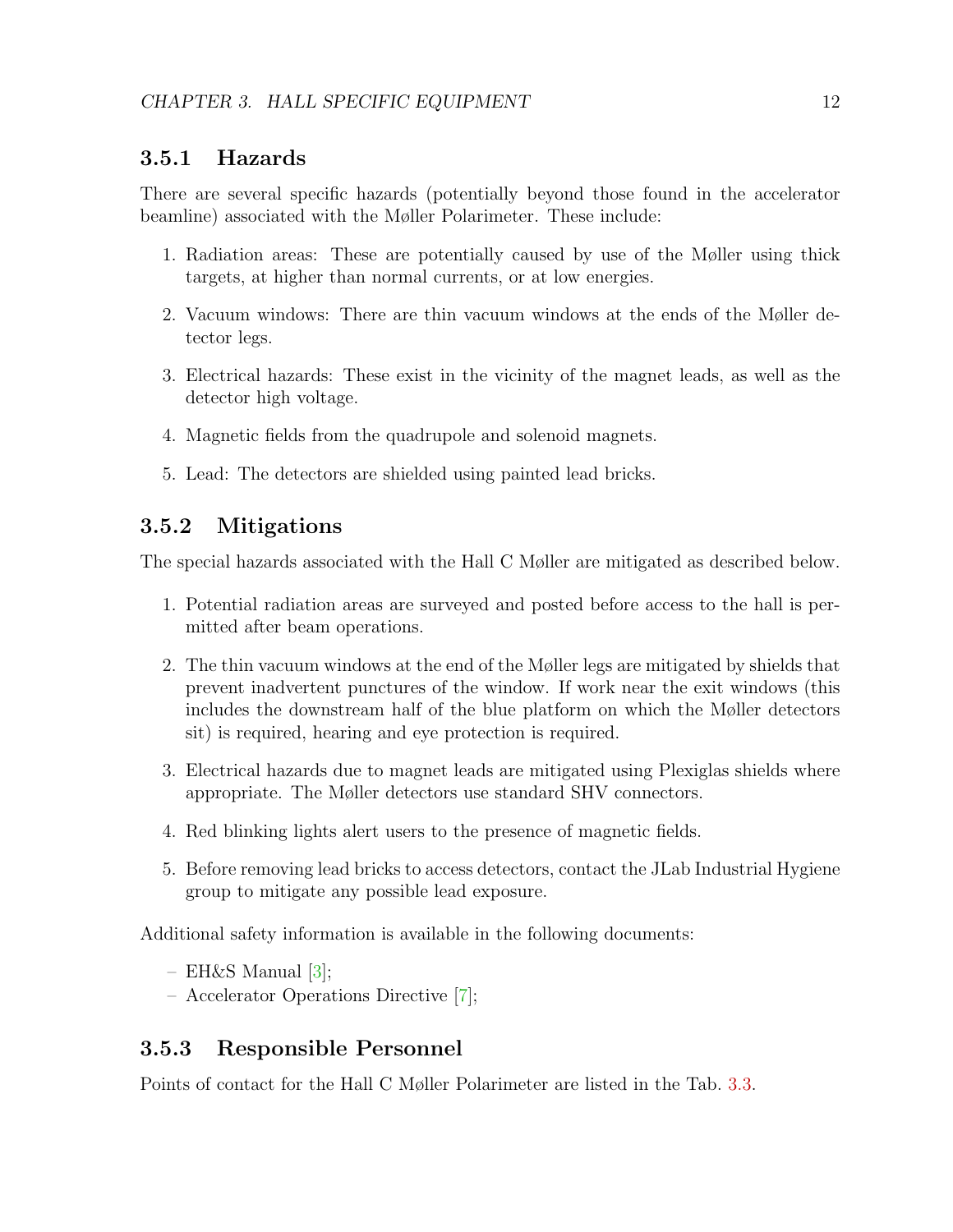<span id="page-13-2"></span>

| Name (first, last) | Dept.      |        | Call [8]     | e-mail            | Comment     |  |  |  |
|--------------------|------------|--------|--------------|-------------------|-------------|--|--|--|
|                    |            | Office | Cell         |                   |             |  |  |  |
| Hall C Physicists  |            |        |              |                   |             |  |  |  |
| Dave Gaskell       | $Hall-A/C$ | 6092   | 757-719-5482 | gaskelld@jlab.org | 1st Contact |  |  |  |
| William Henry      | $Hall-C$   | 6989   |              | wmhenry@jlab.org  | 2nd Contact |  |  |  |

Table 3.3: Møller Polarimeter points of contact.

# <span id="page-13-0"></span>3.6 Cryogenic Target System

The Hall C cryotarget system allows for multiple configurations depending on the requirements of the experiment(s). In the standard configuration, the system has three separate target loops. One of these loops is used as a spare, and contains <sup>4</sup>He gas usually pressurized up to ∼30 psia. The other two loops are usually used for liquid hydrogen and deuterium targets. Each loop can have one or two target cells, which is again dependent on experiment requirements. Below the loops, solid targets such as carbon foils can be added.

A wealth of information about the Hall C cryotarget system is available at [https:](https://userweb.jlab.org/~smithg/target/Qweak/) [//userweb.jlab.org/~smithg/target/Qweak/](https://userweb.jlab.org/~smithg/target/Qweak/). At that location links to the target training talk can be found, as well as contact numbers for the target experts, a guide to the control system (GUIs), a FAQ, descriptions of the essential responsibilities and how-tos for the target, the operational restrictions (current and raster limits) for each target, the slow controls archiver, and much more.

It is mandatory to have an audible alarm handler, ALH, running at all times when the target gas has been condensed. Further, it is mandatory that the alarm handler be visible in all work spaces on the target control computer and "on top" of other GUIs. It is further mandatory that all alarms be "serviced" in the sense that each alarm must be investigated. No alarm may ever be ignored. While engineered controls ensure personnel and equipment safety, the alarm handler can save the experimenter lots of time, grief and potentially prevent problems with data. The ALH will alarm if any of its parameters go out of normal range. Servicing the alarm is the responsibility of the target operator. At high beam currents, the ALH may alarm when the beam goes from on to off or from off to on, if the high power heater does not respond quickly enough to the change in the beam heat load, or if there is insufficient reserve heater power available. The ALH can also repeatedly alarm if there are noisy analog channels. If the AH alarms repeatedly or the cause of the alarm is not clear, the target operator should contact the on-call target expert.

#### <span id="page-13-1"></span>3.6.1 Hazards

The cryogenic hydrogen and deuterium targets present a number of potential hazards, such as fire/explosion hazard of the flammable gas as well as the hazards connected with the vacuum vessel and cryogenic liquids (ODH and high pressure). The target system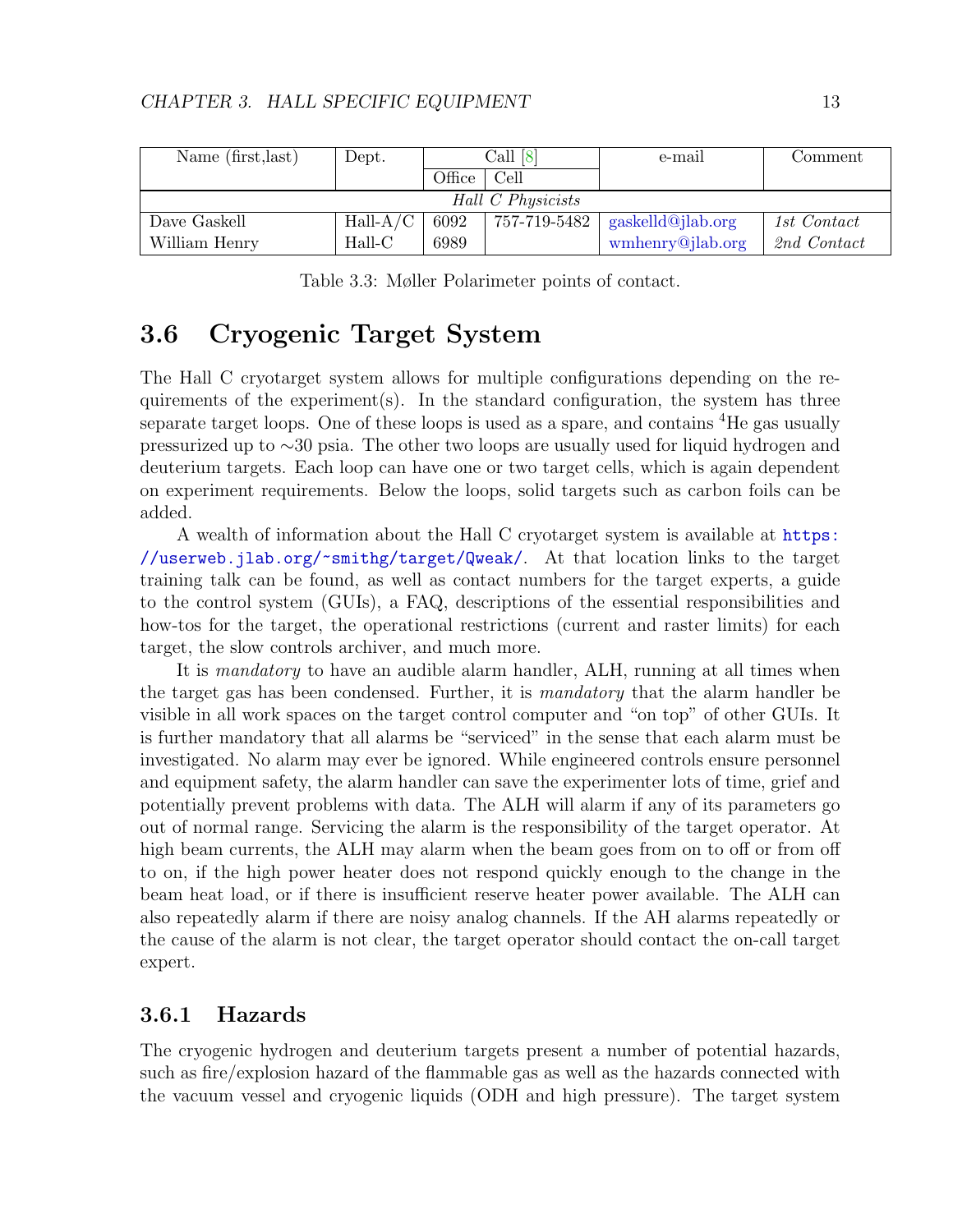benefits from many years of experience using it at Jefferson Lab. Hazards, mitigation measures, and causes and corrective measures associated with past failures are described in the "Hydrogen Target Safety Assessment Document" at [https://polweb.jlab.org/](https://polweb.jlab.org/hallc/Cryotarget/Target%20Safety%20Assessment%20Document1.5.doc) [hallc/Cryotarget/Target%20Safety%20Assessment%20Document1.5.doc](https://polweb.jlab.org/hallc/Cryotarget/Target%20Safety%20Assessment%20Document1.5.doc).

#### <span id="page-14-0"></span>3.6.2 Mitigations

Flammable Gas The basic idea behind safe handling of any flammable or explosive gas is to eliminate oxygen (required for burning) and to prevent exposure to any energy source that could cause ignition. In the Hall C environment, the most likely source of oxygen is of course the atmosphere and the most likely ignition sources are from electrical equipment. Oxygen is removed from the internal volumes of the system by pumping and purging the system. Extensive procedures reviewed by an independent expert are used to perform this task. This task shall only be performed by system experts.

Gas Handling System The most important aspect of hydrogen safety is to minimize the possibility of explosive mixtures of hydrogen and oxygen occurring. Therefore the gas handling system has been made of stainless steel components (wherever possible) and as many junctions as possible have been welded. Flanged connections are made with metal seals where possible. Reasonable measures have been implemented to ensure that the system pressure does not fall near or below atmospheric pressure.

The pressure in the gas handling system is monitored in numerous places. Most importantly, the absolute pressure of the target is viewed by two pressure transducers, one on the fill line, PT127 for  $H_2$  and PT136 for  $D_2$ , and one on the return line, PT131 for  $H_2$  and PT140 for  $D_2$ . These pressures are also measured by manual gauges. The fill line gauges are PI126 for  $H_2$  and PI135 for  $D_2$ . The return line gauges are designated PI130,  $H_2$  and PI139,  $D_2$ . The gas tanks are viewed with both pressure transducers (PT133 for hydrogen and PT142 for deuterium) and pressure gauges (PI123 for hydrogen and PI112 for deuterium).

If the pressures significantly deviate either from one another or from the normal operating pressure, the target operator shall call the target-expert-on-call. When they differ from one another, it often is due to a failure of one (or more) of the pressure transducers. If more than one deviates significantly from the normal operating pressure, it could be due to temperature change or could be a more serious situation (i.e. a leak in the system).

The target system is considered by JLab to be a pressure system which must be in compliance with the requirements of ESH&Q Manual Chapter 6151. This is a legacy system where the original design and construction was not in full compliance with the applicable ASME pressure Codes. A JLab Design Authority shall be responsible for all alterations and repairs to this system which shall meet the requirements given in Chapter 6151. All currently used cells and cell blocks also meet the requirements of ASME B31.3. Overpressure protection of all piping components is also in full compliance with ASME B31.3 The large volume storage tanks located outside the Hall also meet the requirements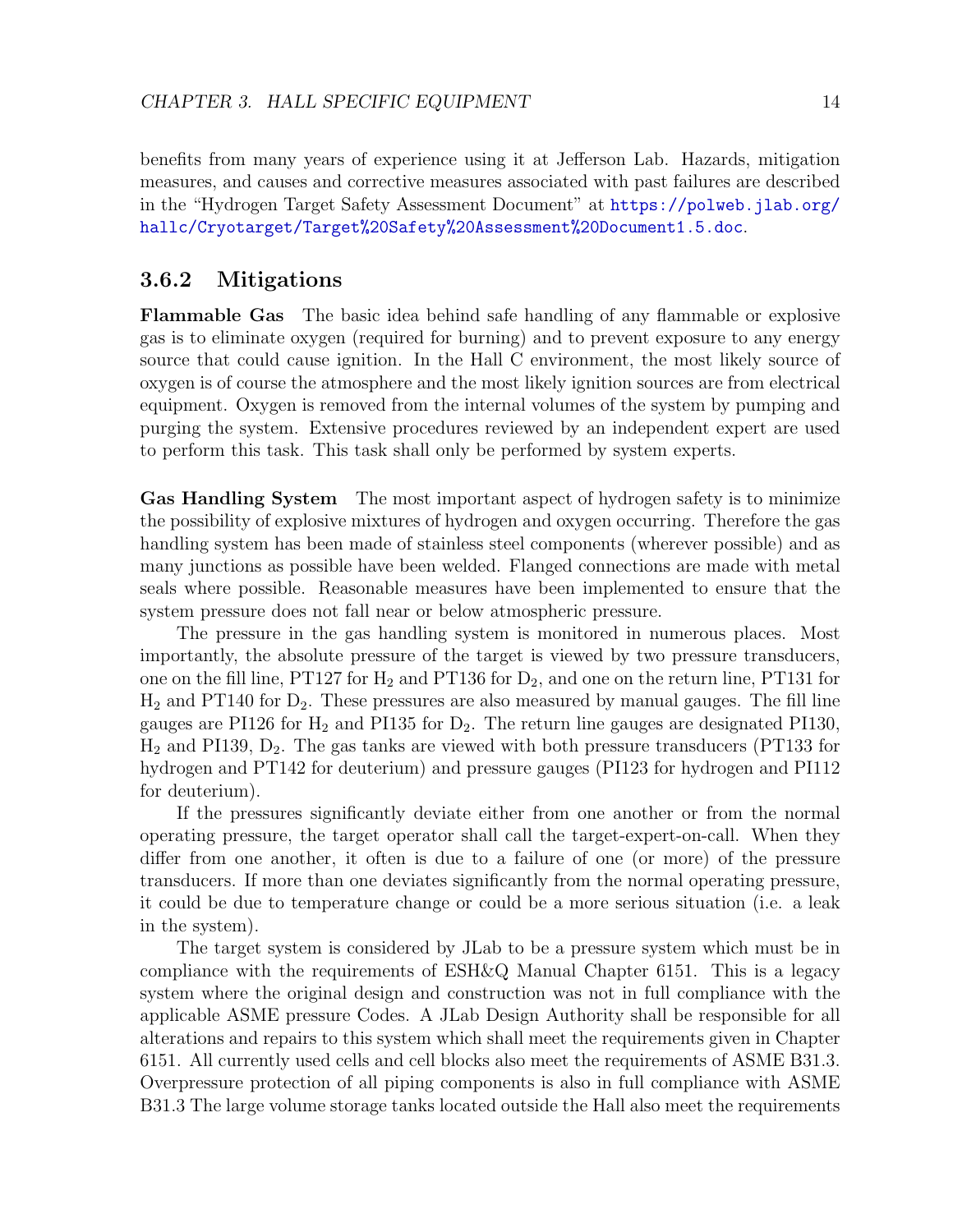of the ASME Boiler and Pressure Code Section VIII Division 1 and bear a valid ASME nameplate. These tanks are inspected on a regular basis and currently meet the National Board NB-23 Code requirements. Overpressure protection of these vessels is in full compliance with the appropriate division and edition of the ASME BPVC VIII.

Target Cells The target cells themselves represent the most likely failure point in the hydrogen system. The outer wall is made of 0.006 in thick aluminum. The entrance and exit windows are thinner, but no less than  $0.004$  in. There is typically one 15 cm long cell bolted on to each cell block. The cell has an outer diameter of (typically) 3 inches. The upstream windows are connected to 0.8 *in* diameter tubes with flanges which are also bolted on to the cell block. A vertical flow diverter plays a role to make the coolant flow in the vertical direction to help remove the beam heating more effectively. The cell and cell block are piping components and have been designed, fabricated, examined, and tested in compliance with ASME B31.3 (2014) The design pressure of the current cell is 100 psi. Overpressure protection is in compliance with ASME B31.3 322.6.3 which allows for an accumulated overpressure of 120% of the design pressure.

**Pressure Relief** The gas handling and control systems have been designed to prevent excessive pressure build up in the system in order to protect the target cells from overpressure and rupture. It has been determined that the worst case pressure load will arise from an insulating vacuum loss. The calculation of this load was reviewed by a JLab Design Authority not associated with the target group. Under normal conditions, i.e. vacuum loss with unobstructed return path to storage vessel, the target safely relieves to the storage vessel. Overpressure protection, in the form of a reclosing ASME relief valve, for the target loops (including cells) in compliance with ASME B31.3 322.6.3 is provided on both the supply and return of each loop. These reliefs exhaust to a dedicated hydrogen exhaust system. The estimated relief load is 350 scfm of hydrogen The capacity of each relief is 1100 scfm for hydrogen. The hydrogen exhaust line is 2 inch Sch 10s IPS stainless steel pipe by an end of line vent. This line is maintained at a positive pressure of 1.5 psig using the 4 atm He system. The scattering chamber and pump/purge vacuum pumps are also exhausted to this line. Thus any vented target gas is placed in an inert environment until it is released outside of Hall C.

Scattering Chamber Vacuum The scattering chamber will be leak checked before service, but the possibility of vacuum loss cannot be eliminated. A conservative calculation estimating the relief load on the relief system of each loop has been performed. This calculation was performed as part of Code and JLab policy requirements and was reviewed by an independent JLab Design Authority. This calculation (TGT-CALC-301- 010) has been filed in the Hall C Cryotarget pressure system directory PS-TGT-XX-026. In summary, this calculation conservatively indicates that the relief path and safety devices limit the maximum developed pressure in the cell to less than the 120 psi for all credible overpressure conditions as required by ASME B31.3 322.6.3.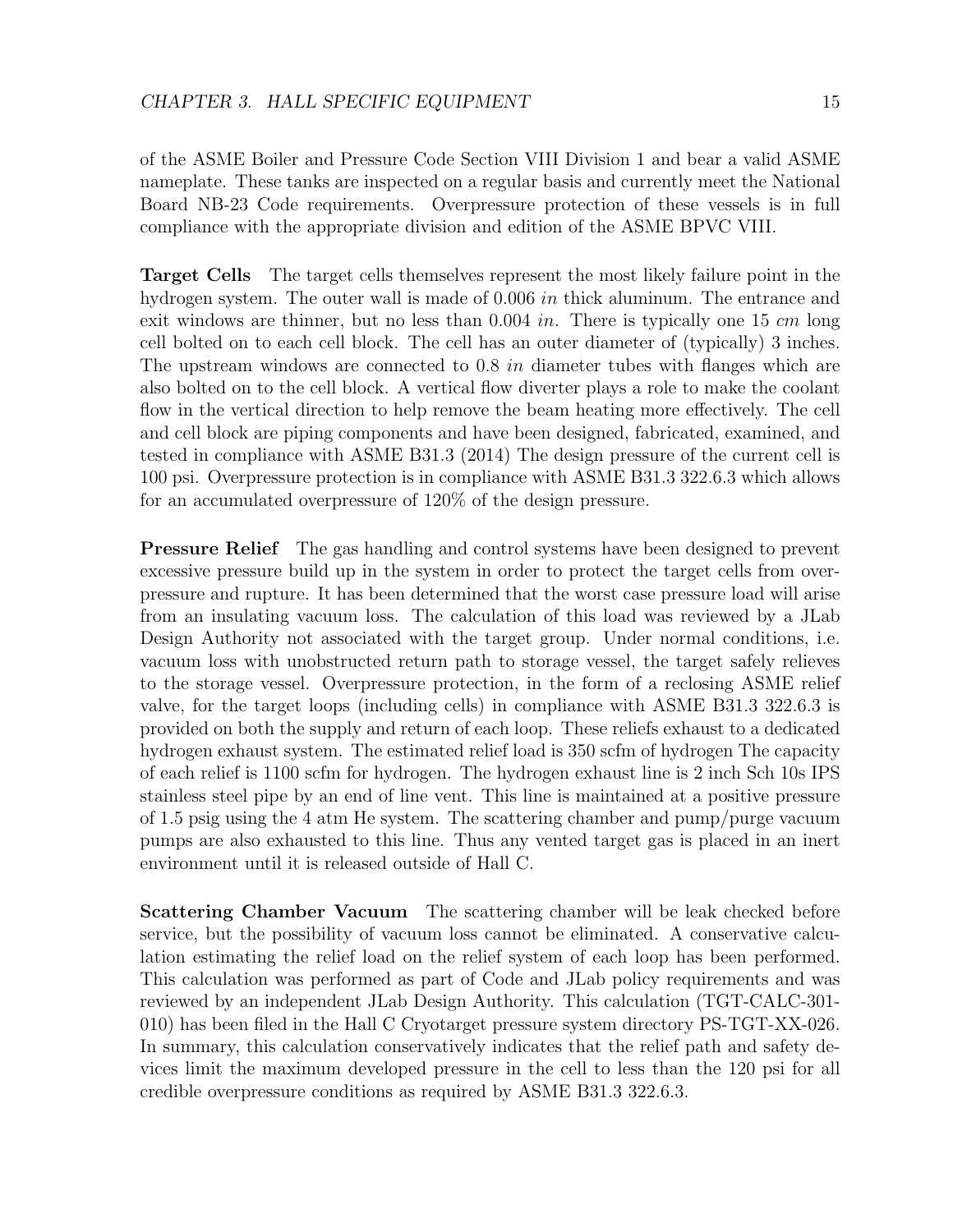**Target Freezing** Solid hydrogen is more dense than the liquid phase, so freezing does not endanger the mechanical integrity of a closed system. The chief hazard is that relief routes out of the system will become clogged with hydrogen ice, making the behavior of the system during a warm-up unpredictable. For this reason, the relief route bypasses the heat exchanger and should not freeze during any credible scenario.

In the unlikely event that the target temperature drops too low, an alarm will sound and the target operator shall turn down the corresponding J-T valve(s) or apply auxiliary heater power. Target temperature can fall after target IOC reboot. After the reboot the high power heater will be reset to zero before going back to PID control. Although the time the high power heater is zero is short (for about 1 minute), the temperature will drop. To prevent this from happening, an auxiliary heater is used in parallel to the regular heater. During an IOC reboot, the auxiliary heater supply will replace the main supply to keep the temperature from dropping unacceptably. Since 2008, the IOC has been relocated to the entry labyrinth where the radiation exposure has been minimized. As a result the frequency of IOC reboots has dramatically decreased.

ODH The total volume of the targets is relatively small, with the entire scattering chamber containing only 12000 STP  $l$  of target gas when all three targets are full. As the scattering chamber is located in the middle of Hall C (i.e. not in a confined area) and the total Hall C volume is  $26,000 \text{ m}^3$  (40,000 m<sup>3</sup> for Hall A), the ODH hazard is minimal. In the event that all the H2 was released into the hall, the oxygen content would drop from 21.0% to 20.99%.

Further Reading More detailed information about the mitigations discussed above can can be found in the full Hall C operations manual [\[1\]](#page-26-0).

#### <span id="page-16-0"></span>3.6.3 Responsible Personnel

The principle contacts for the cryogenic targets were listed in table [3.4.](#page-17-1) Every shift must have a trained target operator whenever the cryogenic targets contain liquid. These operators are trained by one of the "experts" listed in the table and certified by J.P. Chen, Silviu Covrig, or Greg Smith. If the target operator suspects issues with the ESR are impacting the target, the target expert on call should be called first. The target expert may then recommend that the cryo expert on call be contacted through the MCC.

# <span id="page-16-1"></span>3.7 Hall C Spectrometers

#### <span id="page-16-2"></span>3.7.1 Hazards

The spectrometers have associated vacuum, electrical, cryogenic and magnet systems all of which can be extremely dangerous due to the size and stored energy in the systems. Parts of the spectrometers are at elevated levels which would present fall hazards if the installed safety equipment were not present. Hazards of rotating the spectrometers as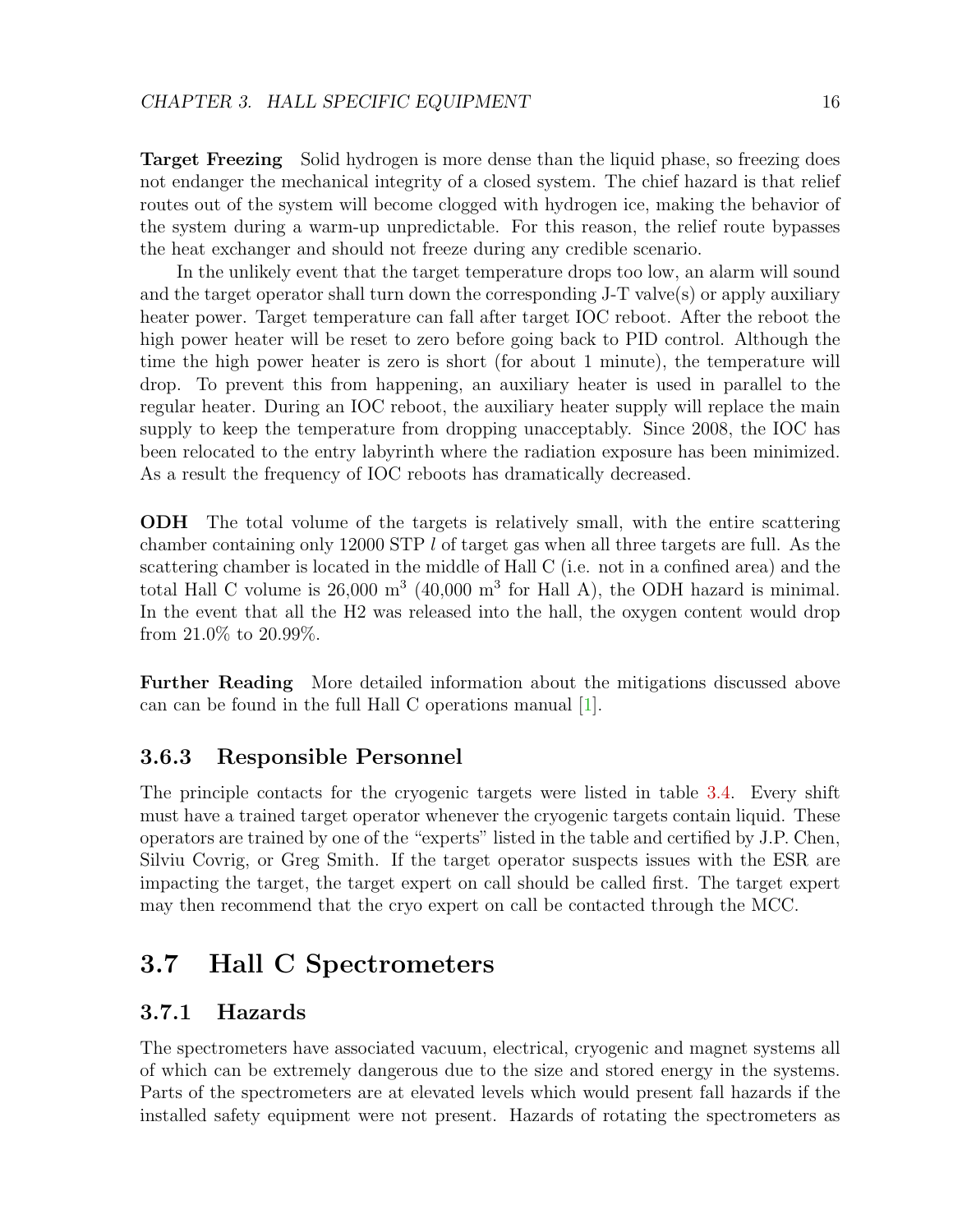<span id="page-17-1"></span>

| Name (first, last)                     | Dept.      | Call $[8]$             |      | e-mail           | Comment      |  |  |  |  |
|----------------------------------------|------------|------------------------|------|------------------|--------------|--|--|--|--|
|                                        |            | Office                 | Cell |                  |              |  |  |  |  |
| Hall C Technicians                     |            |                        |      |                  |              |  |  |  |  |
| Tech-on-Call                           | $Hall-C$   | W.B.                   |      |                  | Vacuum       |  |  |  |  |
|                                        |            | Hall $A/C$ Physicists  |      |                  |              |  |  |  |  |
| Cryotarg-on-Call                       | $Hall-C$   | W.B.                   |      |                  | Cryotarget   |  |  |  |  |
| Greg Smith                             | $Hall-A/C$ | 5405                   |      | smithg@jlab.org  | Cryotarget   |  |  |  |  |
| Silviu Covrig                          | $Hall-A/C$ | 6410                   |      | covrig@jlab.org  | Cryotarget   |  |  |  |  |
| $Hall-A/C$<br>Jian-Ping Chen           |            | 7413                   |      | jpchen@jlab.org  | Cryotarget   |  |  |  |  |
|                                        |            | JLab Cryo-Target Group |      |                  |              |  |  |  |  |
| Dave Meekins                           | Physics    | 5434                   |      | meekins@jlab.org |              |  |  |  |  |
| Christopher Keith                      | Physics    | 5878                   |      | ckeith@jlab.org  |              |  |  |  |  |
| Central Helium Liquefier (CHL) Experts |            |                        |      |                  |              |  |  |  |  |
| Cryo-on-Call                           |            | 5822                   |      |                  | Guard<br>via |  |  |  |  |
|                                        |            |                        |      |                  | Shack        |  |  |  |  |
| CHL-group                              | Crvo       | 7405                   |      |                  | ESR          |  |  |  |  |

Table 3.4: Cryo target: authorized personnel and contacts. "W.B." stands for the white board in Counting House.

well as the particle detectors that get placed inside the detector hut of the spectrometer are covered in detail in following sections.

Signage and alerts are placed to remind workers of some of the potential hazards in Hall C, but each individual is ultimately responsible for his or her own safety. Always read and respect warning signs, and never attempt to circumvent barriers or other equipment that has been installed for your protection. If you discover what appears to be a new or unidentified hazard, protect your coworkers by warning them and alert the Hall-C management and Safety Warden.

#### <span id="page-17-0"></span>3.7.2 Mitigations

Both of the spectrometers have elevated work platforms that are secured by gates and handrails. Never attempt to bypass these protections. During experiment running periods, in order to allow spectrometer rotation, it may be necessary to remove the handrails around the target platform. In this condition access to the target platform is restricted to trained individuals who have been specifically authorized to work near there. Fallprotection equipment is required.

The vacuum systems associated with the spectrometers are essentially pressure vessels and care should be exercised so as not to damage or puncture the vacuum windows. The large vacuum windows inside the two shield houses are protected by shutters which must be lowered into place before the access door to the detector rooms will open. (When the Noble-Gas Cherenkov (NGC) is installed in the SHMS, the NGC itself protects the vacuum window and the shutter is not present.) During hall maintenance, covers are placed over the spectrometer vacuum windows near the pivot to help prevent anything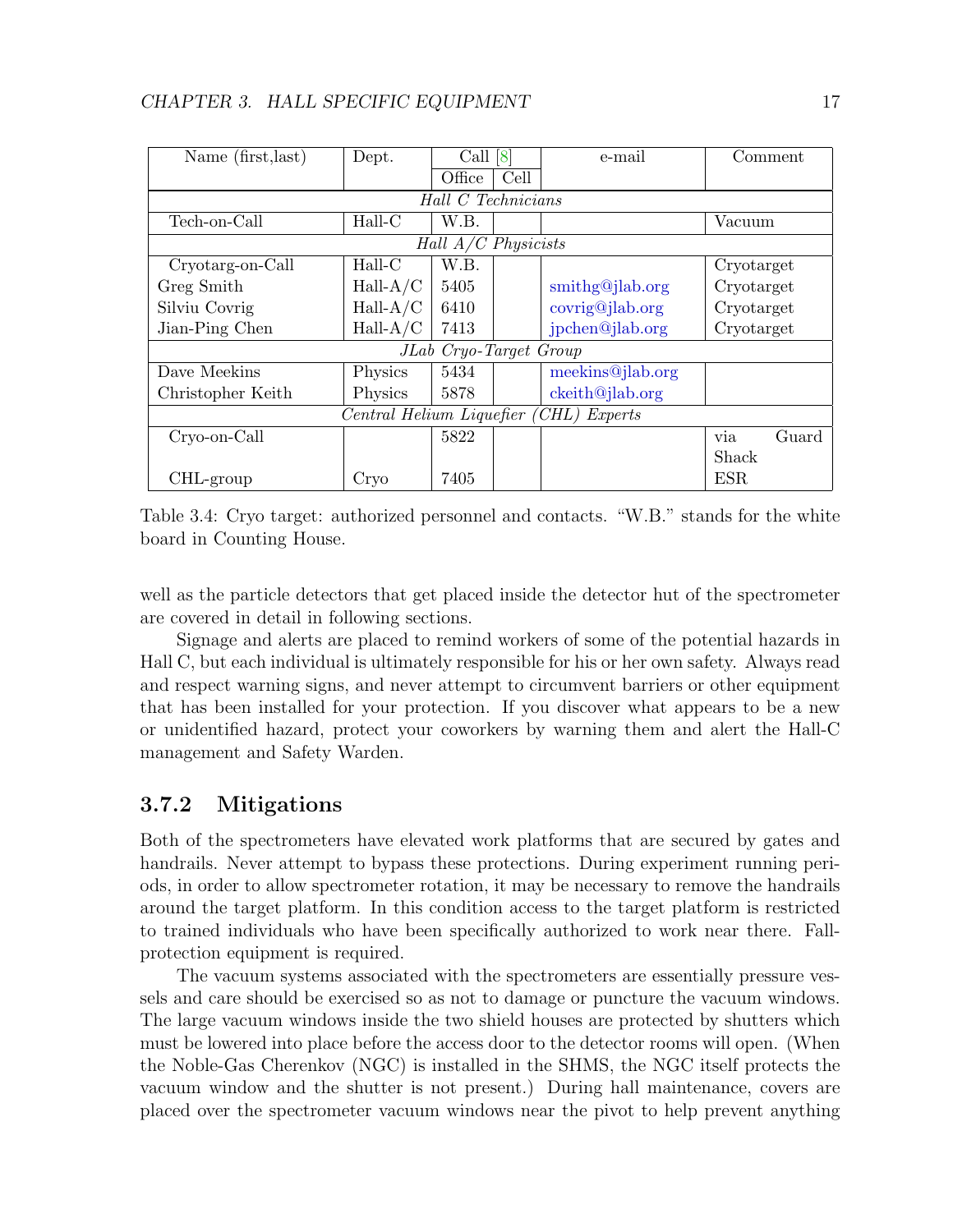from accidentally hitting a window. Hearing protection may be required when you work near a vulnerable vacuum window. As conditions may change, please take note of currently posted warning signs and instructions.

The magnets themselves are installed inside cryostats. These vessels are exposed to high pressures and are therefore equipped with safety relief valves and burst discs.

The cryogenic system operates at an elevated pressure and at temperatures about 4 Kelvin (helium system) and about 90 Kelvin (nitrogen system). One must guard against cold burns and take the normal precautions with pressure vessels when operating or working near this system. Manipulation of any cryogenic system component such as a U-Tube or manual valve may only be performed by a trained cryogenic-system expert.

When they are powered, the magnets have a great deal of stored energy as they are large inductors. Always make sure people are clear of the magnets and their dump resistors.

#### <span id="page-18-0"></span>3.7.3 Responsible Personnel

In the event that problems arise during operation of the spectrometers, qualified personnel should be notified (see Table [3.5\)](#page-18-2). This includes any prolonged or serious problem with the source of magnet cryogens (the ESR). On weekends and after hours there will be a designated individual on call for magnet services. Any member of the Hall C technical staff is qualified to deal with unusual magnet situations but in the event of serious problems the person on call should be contacted.

<span id="page-18-2"></span>

| Name (first, last) | Dept.      | Call [8] |              | e-mail            | Comment            |
|--------------------|------------|----------|--------------|-------------------|--------------------|
|                    |            | Office   | Cell         |                   |                    |
| Tech-on-Call       | $Hall-C$   | W.B.     |              |                   | $\mathit{Context}$ |
| Steve Lassiter     | $Hall-C$   | 7129     | 252-340-1845 | lassiter@jlab.org |                    |
| Joe Beaufait       | $Hall-A/C$ | 7131     | 757-256-2776 | beaufait@jlab.org |                    |
| Jack Segal         | $Hall-A/C$ | 7242     | Web $[10]$   | segal@jlab.org    |                    |
| Heidi Fansler      | Hall-A     | 6915     | Web $[10]$   | fansler@jlab.org  |                    |

Table 3.5: List of spectrometer responsible personnel where "W.B." stands for the white board in the counting house.

# <span id="page-18-1"></span>3.8 SHMS Fringe Fields and Small Spectrometer Angles

The horizontal bender (HB) and second quadrupole (Q2) of the SHMS have significant fringe fields. At small scattering angles and sufficiently high fields, these fringe fields may deflect the electron beam beyond acceptable limits at the dump and/or trip dump ion chambers. To minimize beam deflection and beam interruptions, magnetic shielding will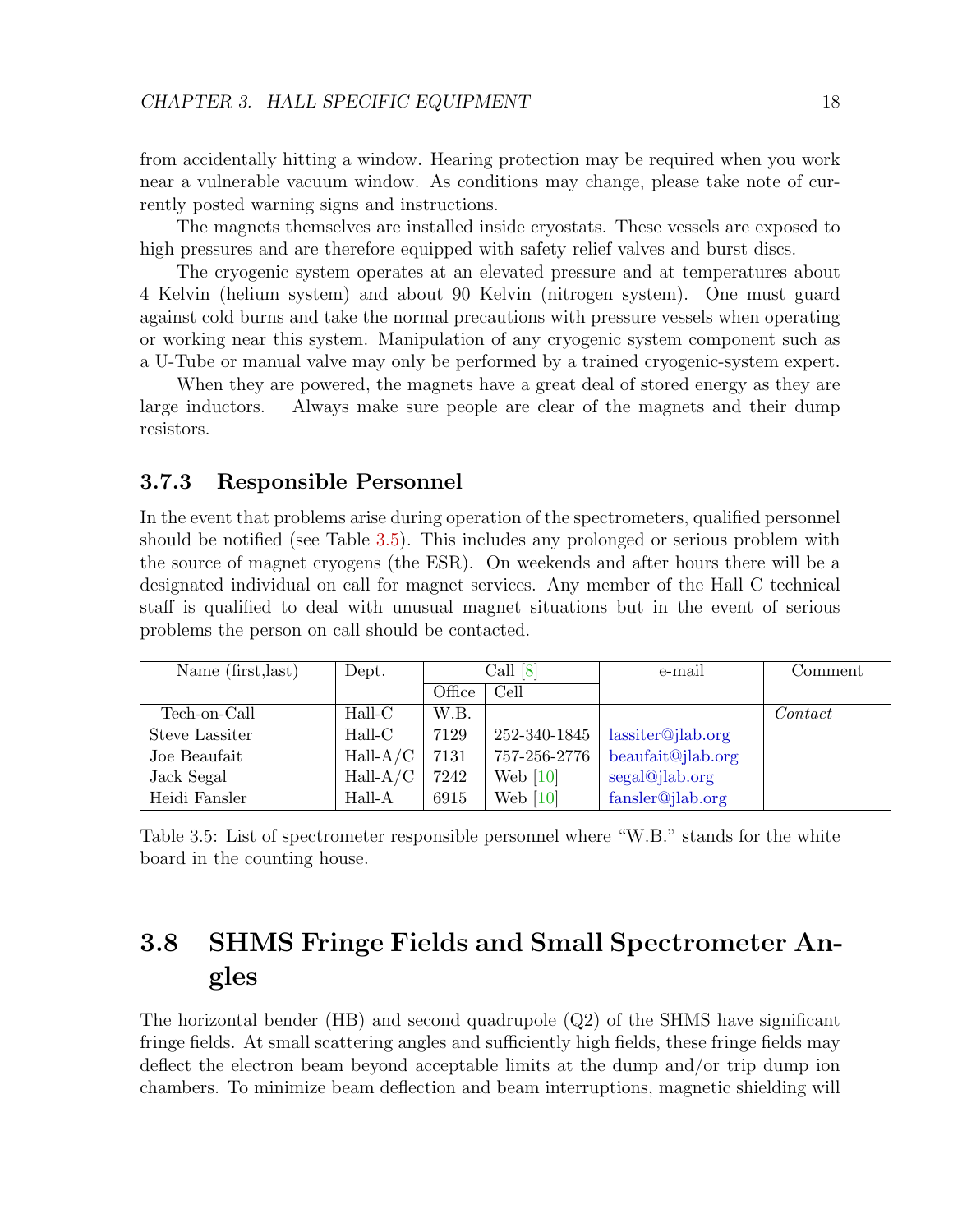be installed to minimize the deflection of the beam and an accelerator test plan will be executed at the start of the run to determine any restrictions on SHMS angles and fields.

Under certain combinations of angles and magnet settings, determined from this test plan, the shift crew will be required to notify MCC before making changes to the spectrometer angle or magnet fields and follow a prescribed procedure. This procedure may include requesting tune (pulsed) beam and masking the dump ion chambers FSD while new SHMS spectrometer settings are established.

Independent of fringe field considerations, when the HMS and SHMS angles are below certain limits, or the sum of the HMS and SHMS angles is below a certain limit, angle changes will require spotters in the Hall to watch for spectrometer/beamline and spectrometer/spectrometer interferences.

# <span id="page-19-0"></span>3.9 Spectrometer Carriage and Rotation Systems

The Carriage is the support structure of the spectrometer.

Each entire spectrometer can be rotated. Rotation is driven by motors mounted near one of the sets of wheels. These motors are controlled by synchronous pulse width modulated drives which are mounted near the bottom of the shield house steps on the HMS, and under the rear of the SHMS structure.

Since the Hall C spectrometers each weigh hundreds of tons, it is very important that all safety precautions are carefully adhered to. During operations, the spectrometers are certified to allow remote rotation by shift crews within prescribed limits. In the absence of this certification, the spectrometers may only be rotated by trained technical staff.

#### <span id="page-19-1"></span>3.9.1 Hazards

Hazards include:

- Knocking items over during spectrometer movement.
- The wheels crushing things (including fingers and toes) on the floor in the path of the spectrometer
- Damaging the beamline or other equipment on the floor if one goes to too small or too large an angle. There is only a small gap between the rear of the SHMS shield house and the shielding wall behind it.
- Tearing out of cables etc. physically attached to the superstructure
- Elevated platforms on the spectrometer carriages.
- Magnetic fields. Spectrometer magenets may be energized under either local or remote control.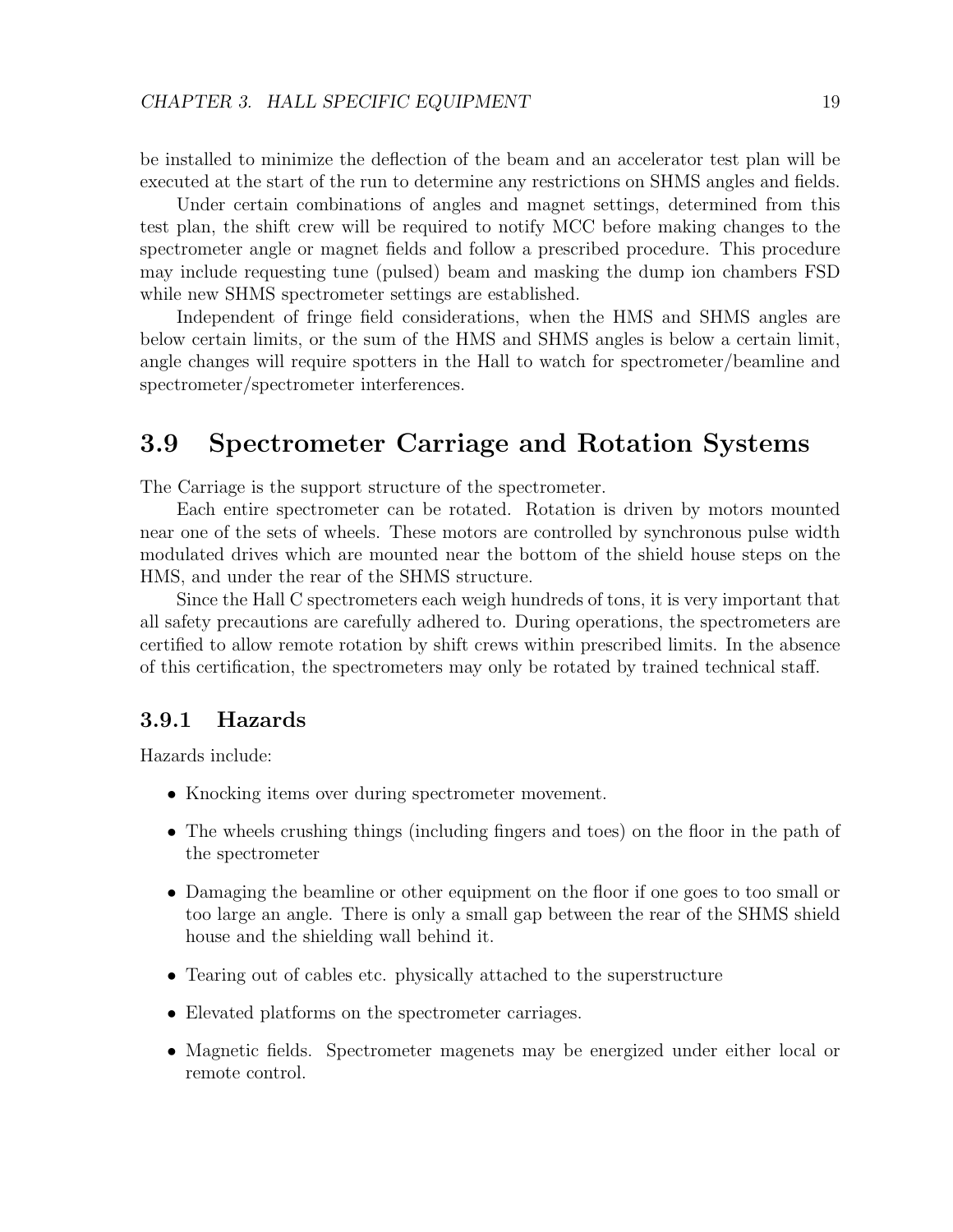#### <span id="page-20-0"></span>3.9.2 Mitigations

Hazard mitigations:

- Stop-blocks attached to the rails to prevent spectrometer rotation beyond the needed angular range for each experiment.
- During experiments, the spectrometers are certified for rotation by shift crews within specied angle ranges. Spectrometer movement at other times may only be performed by authorized personnel.
- Hand rails are installed to prevent falls. Access is only allowed to areas on the carriage protected by hand rails.
- Hard hats may be required under certain conditions when working on or near the spectrometer carriages.
- Magnetic fields hazards are indicated by either red flashing lights and/or illuminated Magnet on signs.

#### <span id="page-20-1"></span>3.9.3 Responsible Personnel

Following the experimental run plan, as posted in the counting house by the run coordinator, shift workers are allowed to rotate the Hall C Spectrometers following guidelines of the standard equipment manual. In the event of a problem getting the spectrometers to rotate the run coordinator should notified. If the run coordinator is unable to solve the problem, and with the run coordinators concurrence, qualified personnel should be notified to repair the problem (see Table [3.6\)](#page-20-3).

<span id="page-20-3"></span>

| Name (first, last) | Dept.      | Call [8] |              | e-mail            | Comment            |
|--------------------|------------|----------|--------------|-------------------|--------------------|
|                    |            | Office   | Cell         |                   |                    |
| Tech-on-Call       | Hall-C     | W.B.     |              |                   | $\mathit{Context}$ |
| Steve Lassiter     | Hall-C     | 7129     | 252-340-1845 | lassiter@jlab.org |                    |
| Amy Comer          | $Hall-C$   | 6064     |              | acomer@jlab.org   |                    |
| Walter Kellner     | $Hall-C$   | 5512     | 757-592-1527 | kellner@jlab.org  |                    |
| Joe Beaufait       | $Hall-A/C$ | 7131     | 757-256-2776 | beaufait@jlab.org |                    |

Table 3.6: List of Spectrometer Rotation responsible personnel where "W.B." stands for the white board in the counting house.

# <span id="page-20-2"></span>3.10 Detector High Voltage

All of the detector systems in Hall C use high voltages, from hundreds to several thousand volts, to either power photomultiplier tubes or maintain electric fields around sense wires in drift chambers. These include scintillators, drift chambers, scintillators, shower detectors, and aerogel Cherenkovs.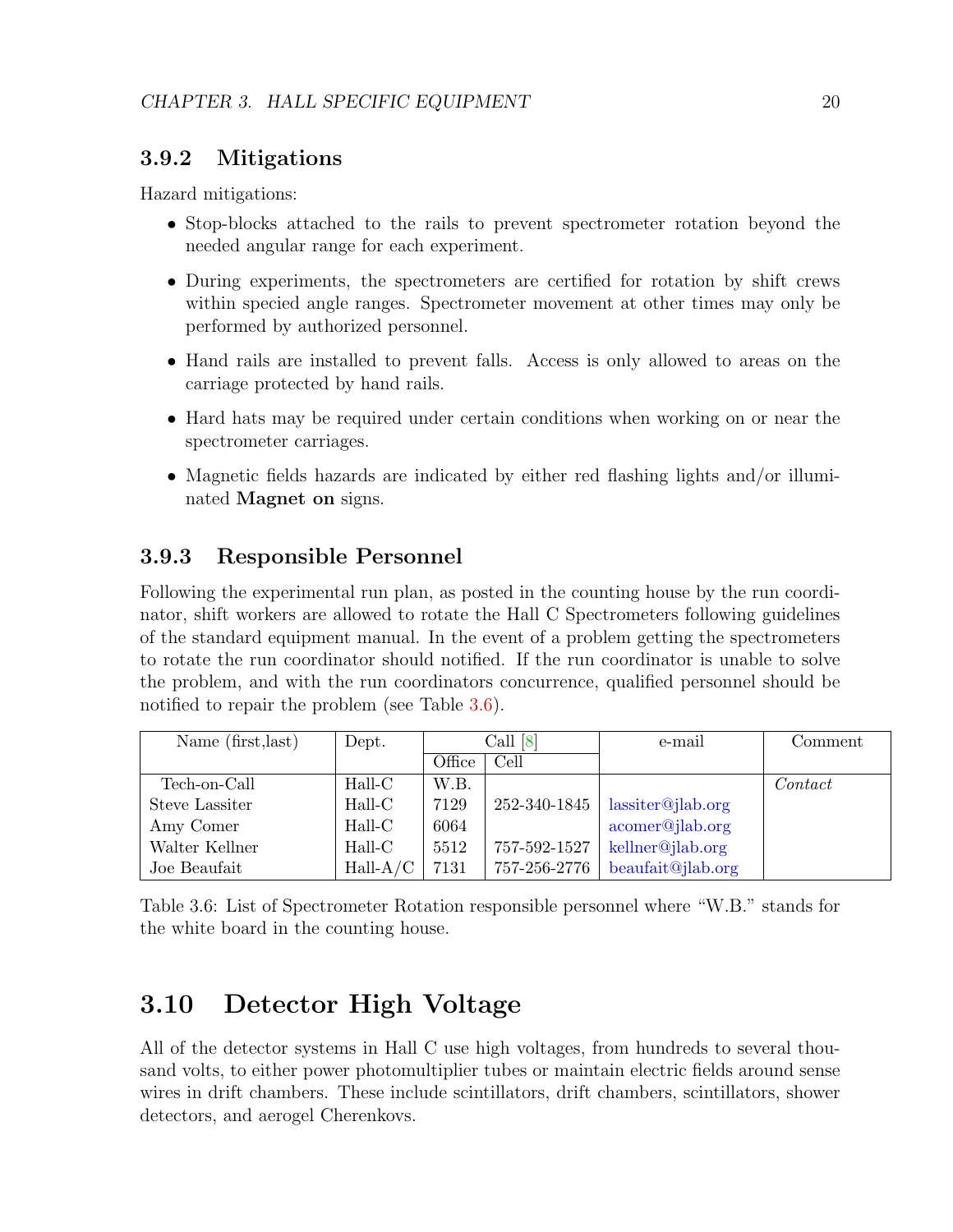#### <span id="page-21-0"></span>3.10.1 Hazards

The personnel hazard with these devices is the high voltage. This qualifies as a Class I electrical hazard due to the supplies providing voltage >50 VDC with current limited to  $\leq 5 \,\mathrm{mA}$ .<sup>[1](#page-21-3)</sup> This same hazard can damage phototubes if voltage is left on when tubes are exposed to room lighting.

#### <span id="page-21-1"></span>3.10.2 Mitigations

- All user configurable high voltage cabling/patching is made with coaxial cables rated for high voltage with SHV connectors.
- High voltage shall be turned off before disconnecting (or connecting) high voltage cables from (or to) phototubes, power supplies or patch panels.
- High voltage shall be turned off and high voltage cables shall be removed from phototubes before handling phototubes or the detector elements they are used with.
- Current limits are set on power supplys to trip high voltage in case of shorts or shocks.
- External metal parts of detectors such as mu-metal shields are wrapped with electrical tape. Exposed metal parts are grounded through both the HV cable and signal cable grounds.

#### <span id="page-21-2"></span>3.10.3 Responsible Personnel

The individuals responsible for the operation of the high voltage system are shown in Table [3.7.](#page-21-4)

<span id="page-21-4"></span>

| Name (first, last)   | Dept.       | Call $[8]$ |            | e-mail                           | Comment |
|----------------------|-------------|------------|------------|----------------------------------|---------|
|                      |             | Office     | Cell       |                                  |         |
| <b>Brad Sawatzky</b> | $Hall-A/C$  | 5947       |            | $757-344-2494$   brads@jlab.org  |         |
| Joe Beaufait         | Hall- $A/C$ | 7131       |            | 757-256-2776   beaufait@jlab.org |         |
| Jack Segal           | $Hall-A/C$  | 7242       | Web $[10]$ | segal@jlab.org                   |         |

Table 3.7: Detector high voltage responsible personnel.

<span id="page-21-3"></span><sup>1</sup>JLab ES&H Manual, Chapter 6230 - Appendix T1 - "Determining Equipment Class and Work Modes"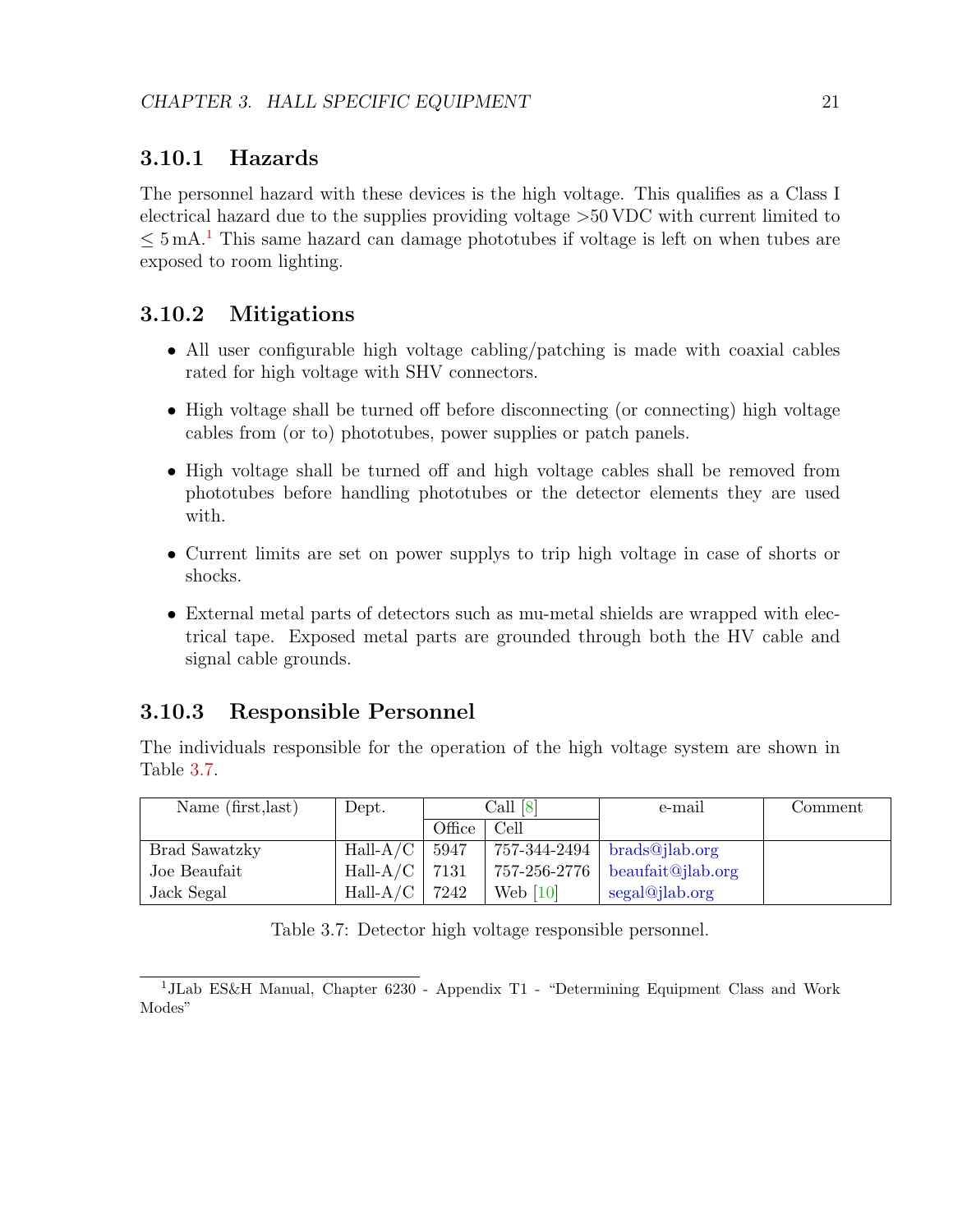#### <span id="page-22-0"></span>3.10.3.1 High Voltage System Checkout

Before starting an experiment, or before using the high voltage system to test detectors, proper functioning of the HV supplies and EPICS controls should be verified with this checklist.

- Check EPICS: Using the EPICS Control system as described in the CAEN HV Operation Howto [\[11\]](#page-26-9), verify that voltage set points and current/voltage limits are read by the control system.
- Verify Operation: For the detector(s) of interest, individually turn on each channel. Verify that the channel reaches the desired set voltage. If the readback voltage exceeds the set voltage by more than a few volts (Overvoltage), or fails to reach full voltage (Undervoltage), immediately turn off the channel, report the observation in the logbook and consult an expert.
- Verify Limits: Make a backup of HV settings. For each channel in the detector, set a current limit below the current being drawn by the detector channel. Verify that each channel trips. Similarly, set a maximum voltage for each channel below the set point and verify that the voltage limit is enforced. (This may change voltage set points, so they may need to be restored from backup.) Consult an expert if any channels fail to trip on overcurrent or if maximum voltage is not enfored.
- Interlocks: If any high voltage systems are interlocked with other systems, verify that assertion of the interlock signal turns off high voltage.

# <span id="page-22-1"></span>3.11 Detector Gas Supply System

The Hall C wire chamber gas mixing system is located in the gas shed located to the left of the counting house (when facing the counting house) in the parking lot between the counting house and the accelerator service building (building 96C). The SHMS gas sysystem for the SHMS Noble Gas Cherenkov is also located in this shed. The gas cylinders in use are along the outside of the Gas Shed in a fenced area. There are racks next to the Gas Shed for storage of full gas cylinders. Hall C currently uses ethane, argon, ethanol, carbon dioxide, nitrogen and neon.

#### <span id="page-22-2"></span>3.11.1 Hazards

Some of the gases that are used are flammable. Also, the gas bottles are under high pressure and can become missiles.

#### <span id="page-22-3"></span>3.11.2 Mitigations

The bottles are located in a fenced area next to the gas shed with the bottles secured so that they can not fall.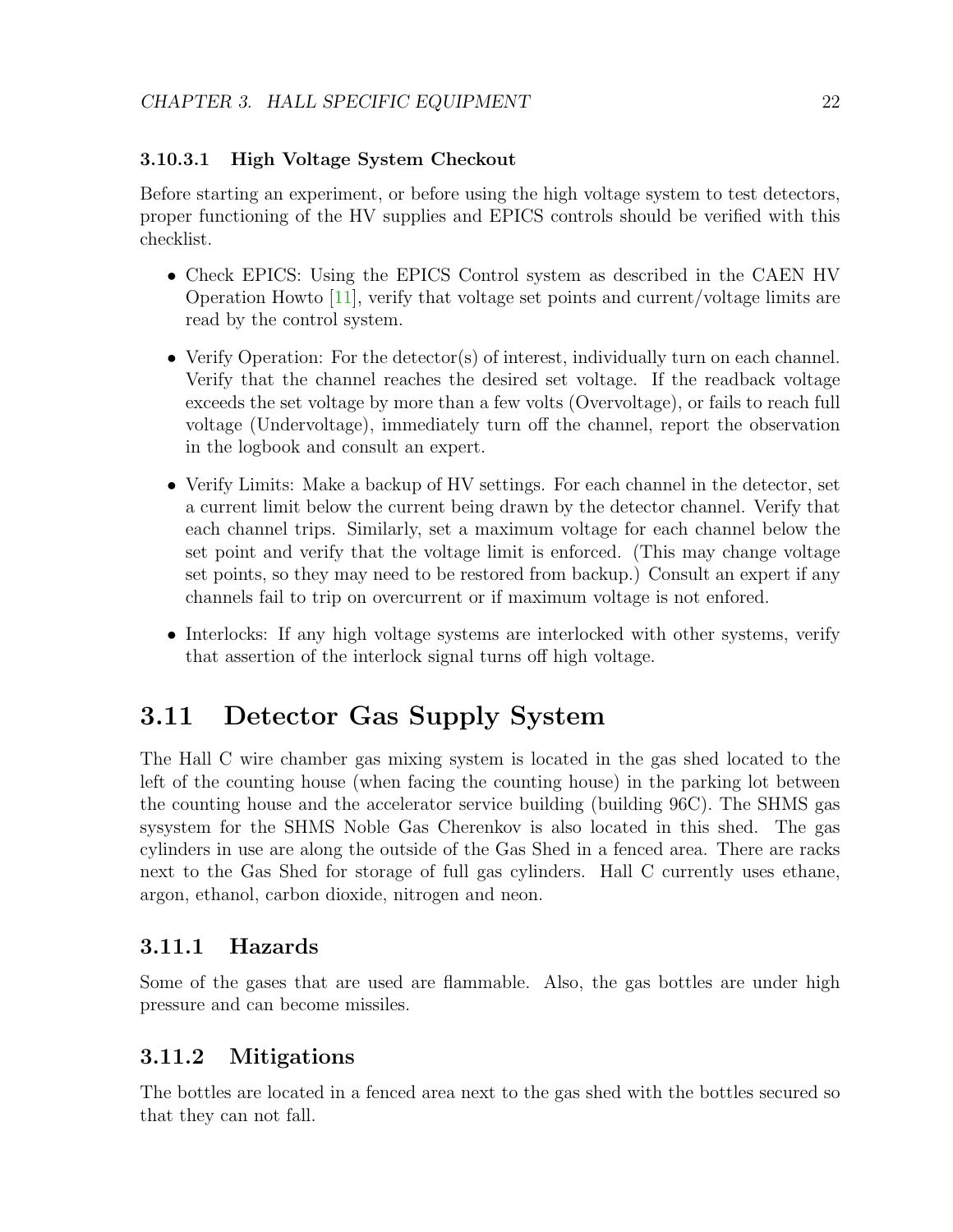In the Hall C counting house, alarms for the gas system are integrated into the VESDA system located on the left side of the control console. The VESDA system will go into alarm if elevated levels of flammable gas are present in either of the two spectrometer detector huts or the gas shed. Response to an alarm should be to contact the personnel listed below.

#### <span id="page-23-0"></span>3.11.3 Responsible Personnel

Maintenance of the gas systems is routinely performed by the Hall c technical staff. Shift personnel are not expected to be responsible for maintaining the detector gas systems (see Table [3.8](#page-23-3) for the names of persons to be contacted in case of problems).

<span id="page-23-3"></span>

| Name (first, last) | Dept.      | Call [8] |              | e-mail            | Comment |
|--------------------|------------|----------|--------------|-------------------|---------|
|                    |            | Office   | Cell         |                   |         |
| Tech-on-Call       | $Hall-C$   | W.B.     |              |                   | Contact |
| Larry Carraway     | Hall-C     | 7342     | Web $[10]$   | larrow@jlab.org   |         |
| Jerry Nines        | $Hall-C$   |          |              | jnines@jlab.org   |         |
| Joe Beaufait       | $Hall-A/C$ | 7131     | 757-256-2776 | beaufait@jlab.org |         |
| Jack Segal         | $Hall-A/C$ | 7242     | Web $[10]$   | segal@jlab.org    |         |

Table 3.8: Responsible personnel for detector gas system.

# <span id="page-23-1"></span>3.12 Drift Chambers

The Drift Chambers in the HMS and SHMS spectrometers provide a precise  $(\pm 125 \ \mu m)$ measurement of the position and angle of incidence of particles at the respective spectrometer focal planes. This information may be combined with the knowledge of the spectrometer optics to determine the position and angle of the particles in the target.

Operation of the Hall C drift chambers requires the application of both High Voltage (HV) across the chambers themselves and Low Voltage (LV) across the preamplifier/discriminator cards, which are mounted on the sides of the drift chabmers. The chamber gas is a combination of argon (Ar) and flammable ethane  $(C_2H_6)$  which is bubbled through alcohol. Gas is routed from bottles located next to the Hall C gas shed, through the gas mixing system in the gas shed, to the chambers in the spectrometer detector huts.

#### <span id="page-23-2"></span>3.12.1 Hazards

The following hazards are associated with the chambers:

The High Voltage System CAEN SY403 high voltage/low current power supplies provide high voltages to the chambers in the range of -1.5 kV to -2.5 kV.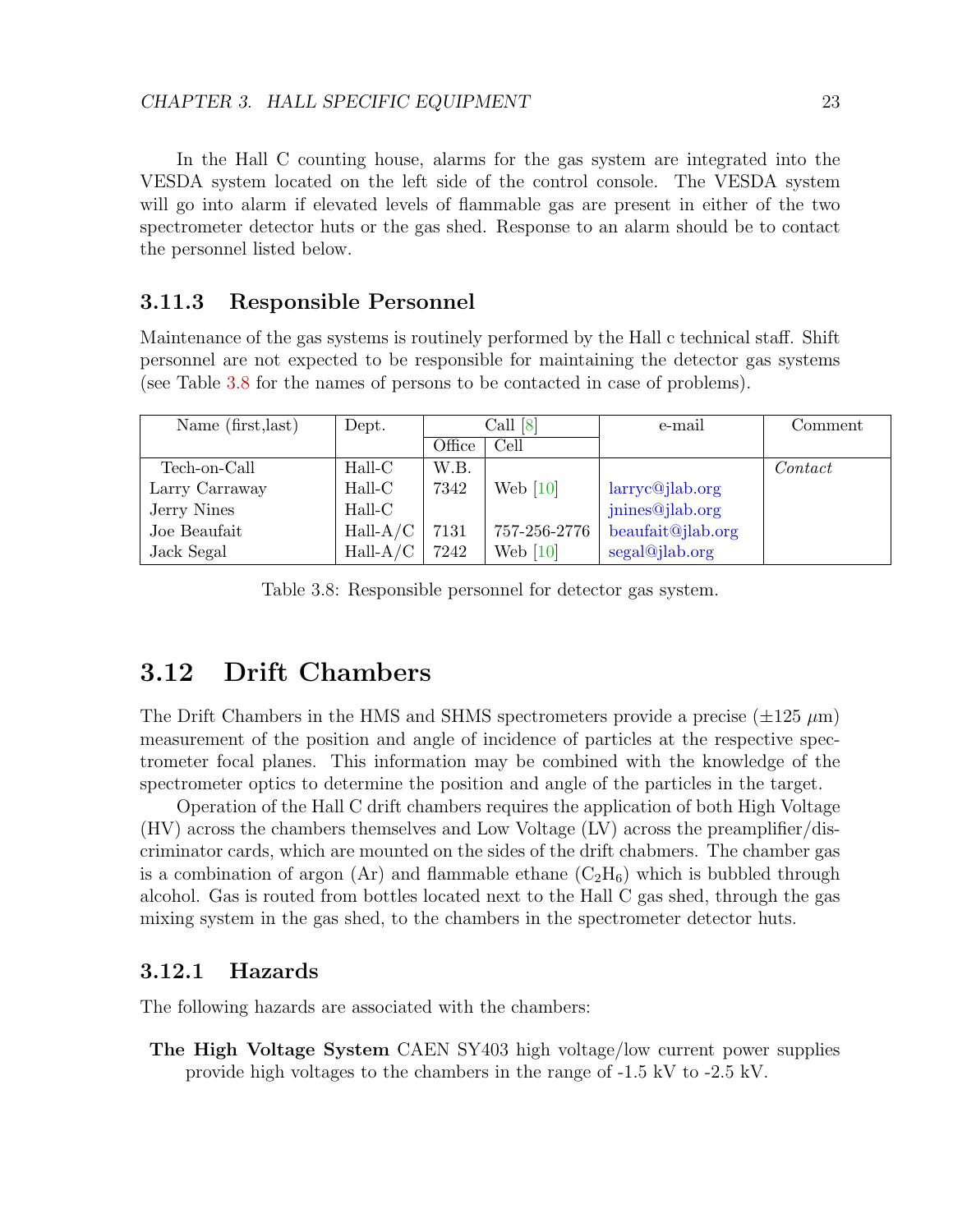- **Explosive Gas** The Ar  $C_2H_6$  chamber gas is explosive and must be handled accordingly. Further, gas flow should be maintained for at least 24 hours prior to the enabling of HV.
- High Pressure Gas Bottles The gas used in the chambers is supplied in high pressure  $(≥ 2000 \text{ psi})$  gas bottles. This confined high pressure gas represents a tremendous (potentially lethal) amount of stored energy.

#### <span id="page-24-0"></span>3.12.2 Mitigations

For the HV, red HV RG-59/U cables good to 5 kV with standard SHV connectors are used to connect the power supply to the chamber high voltage distribution splitters on each chamber. A given chamber draws a current from 50–100 nA. When servicing the chambers, the HV for that element must be turned off and disconnected.

The high pressure gas bottles are stored far from the equipment in a controlled area as discussed in the Hall C gas handling section of the operations manual.

#### <span id="page-24-1"></span>3.12.3 Responsible Personnel

The individuals responsible for the operation of the drift chambers are shown in Table [3.9.](#page-24-3)

<span id="page-24-3"></span>

| Name (first, last) | Dept.            |        | Call $[8]$   | e-mail            | $\mathop{\rm Comment}\nolimits$ |
|--------------------|------------------|--------|--------------|-------------------|---------------------------------|
|                    |                  | Office | Cell         |                   |                                 |
| Liguang Tang       | $JLab/Hampton$ U |        |              | tangl@jlab.org    |                                 |
| Joe Beaufait       | $Hall-A/C$       | 7131   | 757-256-2776 | beaufait@jlab.org |                                 |
| Jack Segal         | $Hall-A/C$       | 7242   | Web $[10]$   | segal@jlab.org    |                                 |

Table 3.9: DC responsible personnel.

## <span id="page-24-2"></span>3.13 Gas Cherenkov Detectors

The Hall C spectrometer include 3 gas Cherenkov detectors, the HMS Cherenkov (CER), the SHMS Noble gas Cherenkov (NGC) and the SHMS Heavy Gas Cherenkov (HGC). These detectors each contain several cubic meters of inert gas (CER: 2.7 m<sup>3</sup>, HGC: 3.4  $\rm m^3$ , NGC: 3.0  $\rm m^3$ ). The Noble gas detector operates at 1 atm with a low continuous gas flow for the Hall C gas system. The HGC and CER operate at sub-atmospheric pressure. After filling, the detectors and their gas supplies are valved off and no gas flows through the detectors.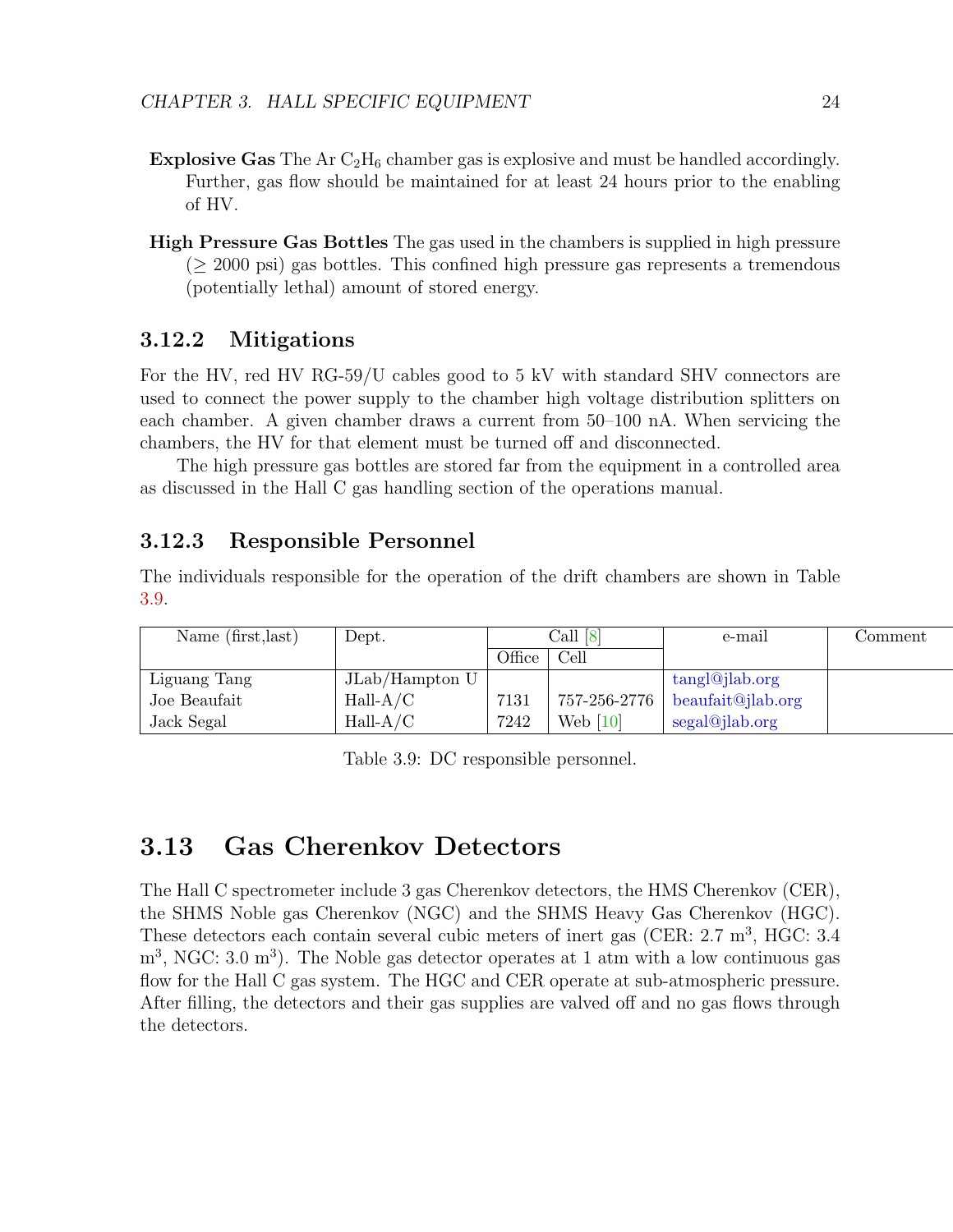#### <span id="page-25-0"></span>3.13.1 Hazards

The detectors have phototubes that operate at high voltage with the HGC operating with negative HV and the CER and NGC with positive high voltage. The detectors contain inert gases.

#### <span id="page-25-1"></span>3.13.2 Mitigations

Analysis of ODH hazards and gas filling procedures for these three detectors are discussed in their respective Operational Safety Procedures.

Voltages must be set to zero before disconnecting HV cables from the detectors. HV cables must be disconnected before replacing PMTs or bases.

#### <span id="page-25-2"></span>3.13.3 Responsible Personnel

Maintenance of the gas Cherenkov detectors is systems is routinely performed by the Hall C technical staff and the university groups that built them. Shift personnel are not expected to be responsible for maintaining the detector gas systems (see Table [3.10](#page-25-3) for the names of persons to be contacted in case of problems).

<span id="page-25-3"></span>

| Name (first, last) | Dept.        | Call [8] |            | e-mail          | Comment            |
|--------------------|--------------|----------|------------|-----------------|--------------------|
|                    |              | Office   | Cell       |                 |                    |
| Tech-on-Call       | Hall-C       | W.B.     |            |                 | $\mathit{Context}$ |
| Jack Segal         | $Hall-A/C$   | 7242     | Web $[10]$ | segal@jlab.org  |                    |
| Donal Day          | UVA          |          |            | donal@jlab.org  | NGC/CER            |
| Garth Huber        | U. of Regina |          |            | huberg@jlab.org | <b>HGC</b>         |

Table 3.10: Responsible personnel for gas Cherenkov detectors.